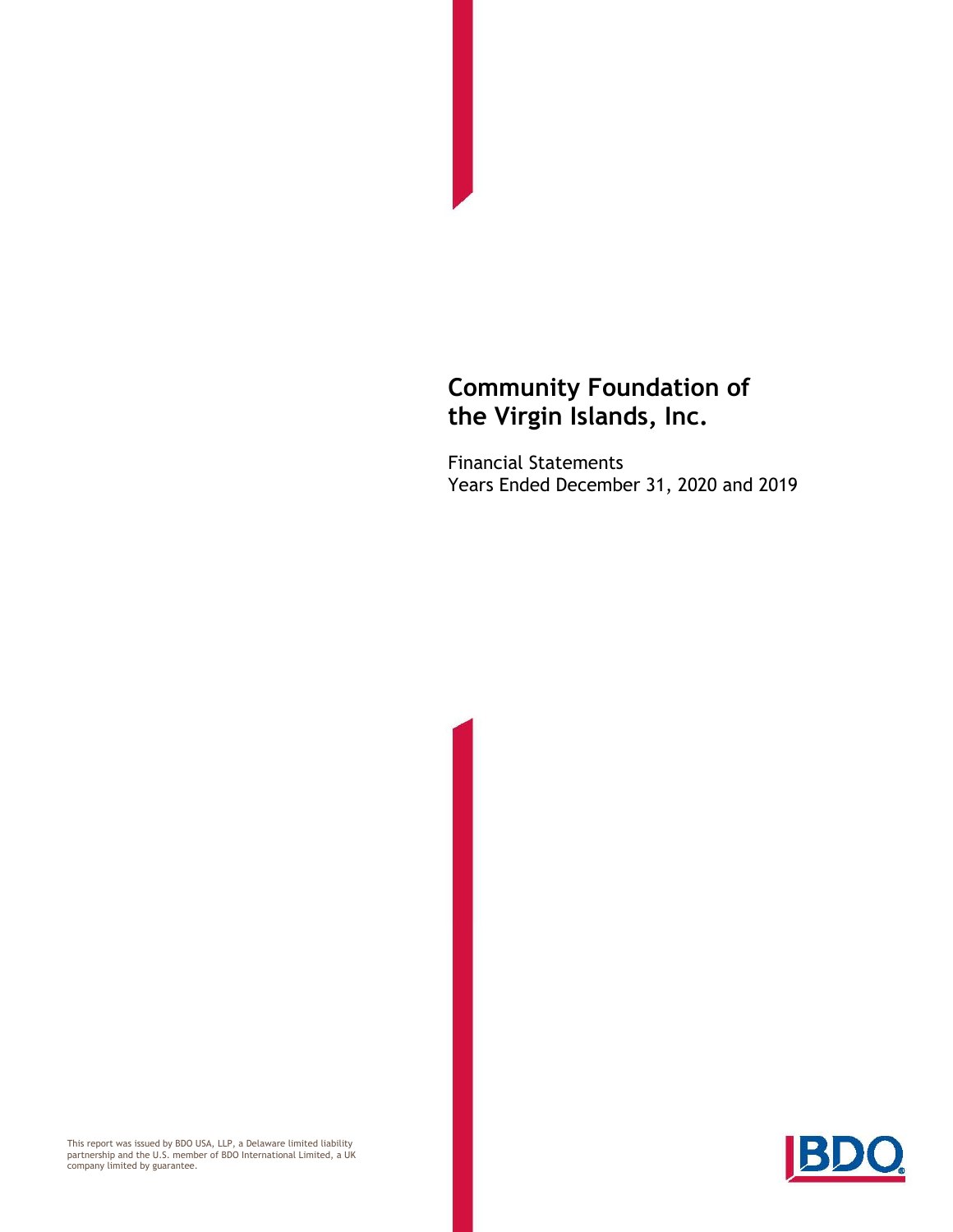# **Community Foundation of the Virgin Islands, Inc.**

# **Table of Contents**

| <b>Independent Auditor's Report</b>     | $1 - 2$        |
|-----------------------------------------|----------------|
| <b>Financial Statements</b>             |                |
| <b>Statements of Financial Position</b> | 3              |
| <b>Statements of Activities</b>         | $\overline{4}$ |
| Statements of Functional Expenses       | $5 - 6$        |
| <b>Statements of Cash Flows</b>         | 7              |
| Notes to Financial Statements           | $8 - 20$       |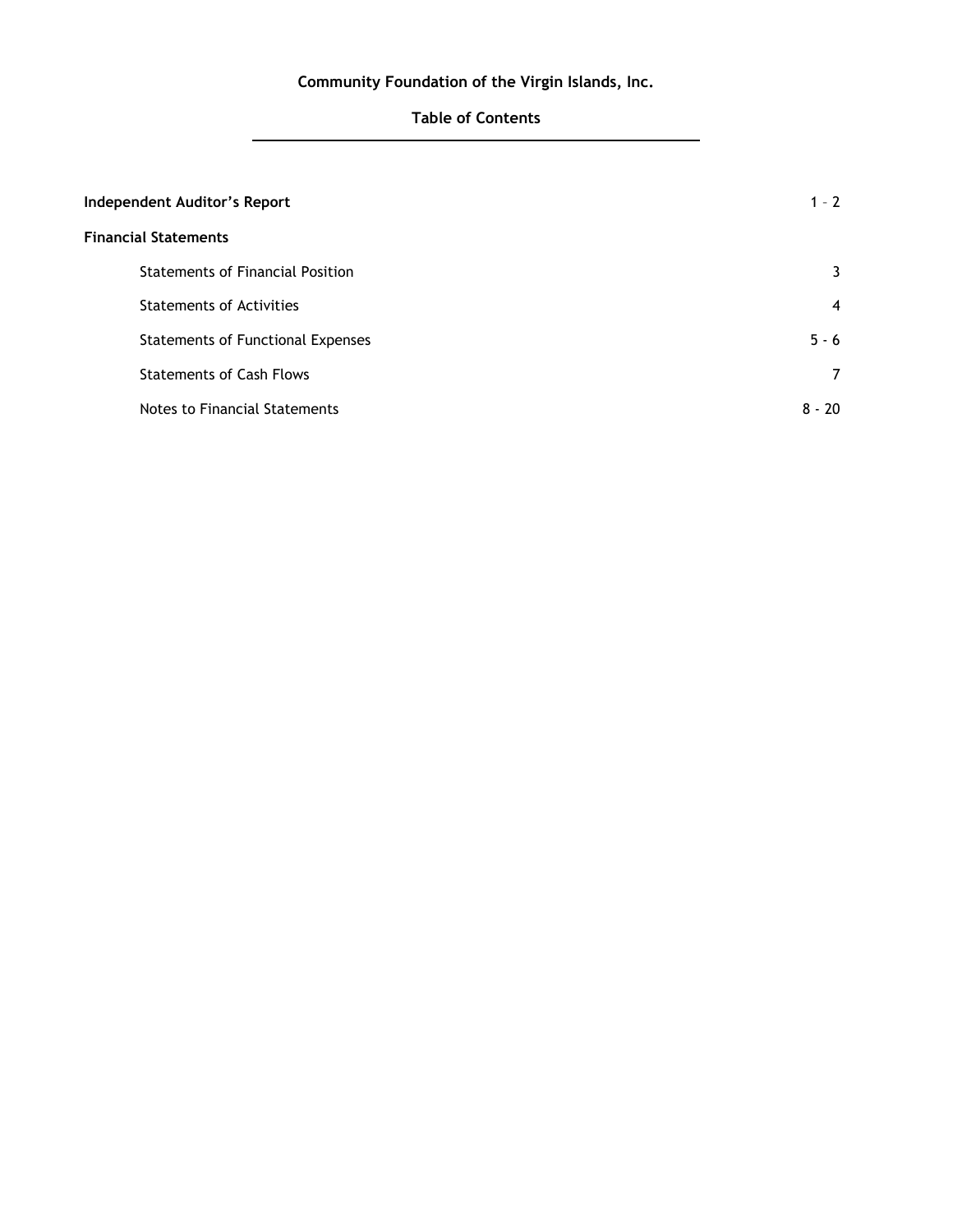

Tel: 305-381-8000 Fax: 305-374-1135 **www.bdo.com** 

100 SE 2nd St., Suite 1700 Miami, FL 33131

#### **Independent Auditor's Report**

To the Board of Directors Community Foundation of the Virgin Islands, Inc.

# *Opinion*

We have audited the financial statements of Community Foundation of the Virgin Islands, Inc. (the Foundation), which comprise the statements of financial position as of December 31, 2020 and 2019, and the related statements of activities, functional expenses and cash flows for the years then ended, and the related notes to the financial statements.

In our opinion, the accompanying financial statements present fairly, in all material respects, the financial position of the Foundation as of December 31, 2020 and 2019, and the changes in its net assets and its cash flows for the years then ended in accordance with accounting principles generally accepted in the United States of America.

# *Basis for Opinion*

We conducted our audits in accordance with auditing standards generally accepted in the United States of America (GAAS). Our responsibilities under those standards are further described in the Auditor's Responsibilities for the Audit of the Financial Statements section of our report. We are required to be independent of the Foundation and to meet our other ethical responsibilities, in accordance with the relevant ethical requirements relating to our audits. We believe that the audit evidence we have obtained is sufficient and appropriate to provide a basis for our audit opinion.

#### *Responsibilities of Management for the Financial Statements*

Management is responsible for the preparation and fair presentation of the financial statements in accordance with accounting principles generally accepted in the United States of America, and for the design, implementation, and maintenance of internal control relevant to the preparation and fair presentation of financial statements that are free from material misstatement, whether due to fraud or error.

In preparing the financial statements, management is required to evaluate whether there are conditions or events, considered in the aggregate, that raise substantial doubt about the Foundation's ability to continue as a going concern within one year after the date that the financial statements are issued or available to be issued.

#### *Auditor's Responsibilities for the Audits of the Financial Statements*

Our objectives are to obtain reasonable assurance about whether the financial statements as a whole are free from material misstatement, whether due to fraud or error, and to issue an auditor's report that includes our opinion. Reasonable assurance is a high level of assurance but is not absolute assurance and therefore is not a guarantee that an audit conducted in accordance with GAAS will always detect a material misstatement when it exists. The risk of not detecting a material misstatement resulting from fraud is higher than for one resulting from error, as fraud may involve collusion, forgery, intentional omissions, misrepresentations, or the override of internal control. Misstatements are considered material if there is a substantial likelihood that, individually or in the aggregate, they would influence the judgment made by a reasonable user based on the financial statements.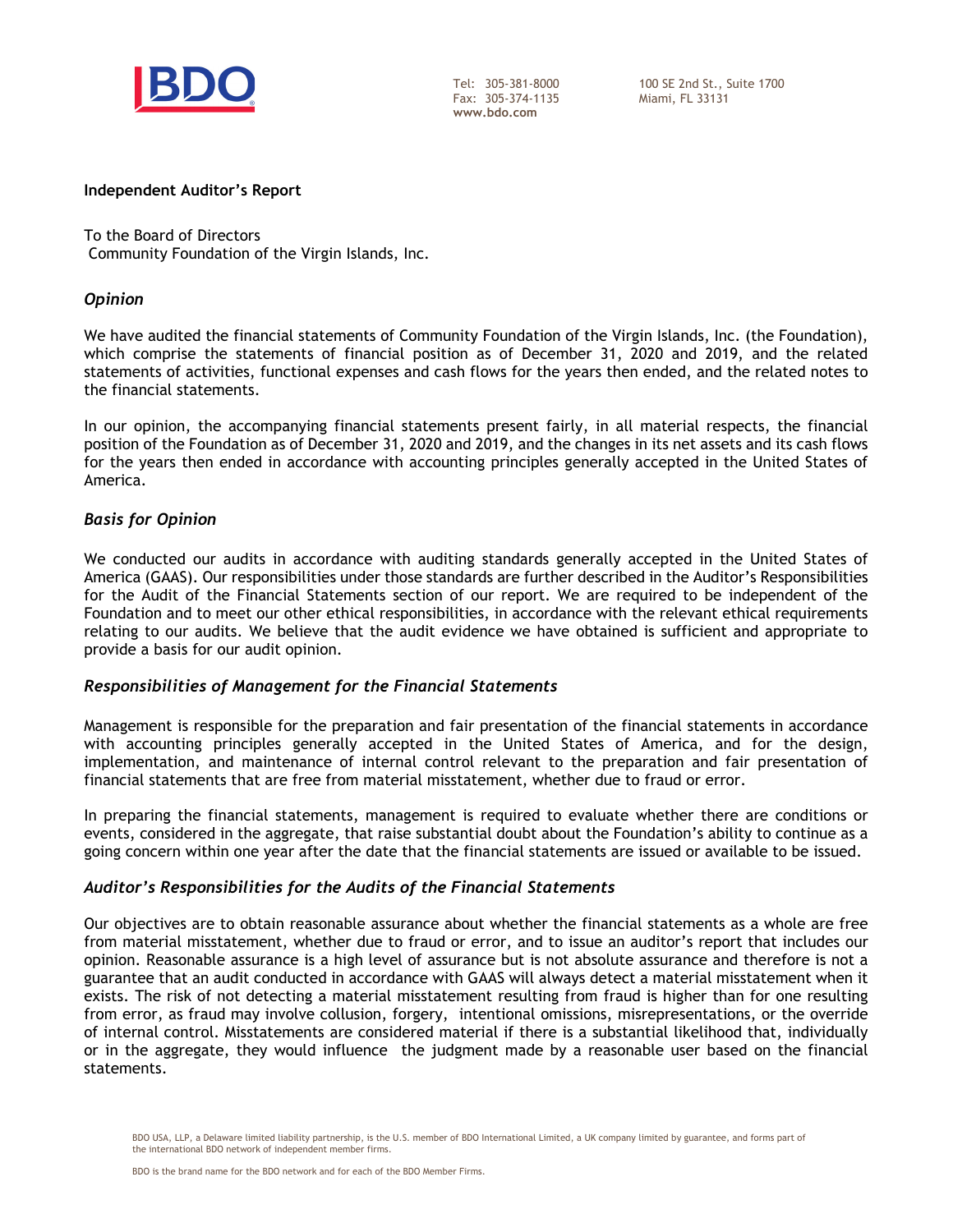

To the Board of Directors Community Foundation of the Virgin Islands, Inc. Page Two

In performing an audit in accordance with GAAS, we:

- Exercise professional judgment and maintain professional skepticism throughout the audit.
- Identify and assess the risks of material misstatement of the financial statements, whether due to fraud or error, and design and perform audit procedures responsive to those risks. Such procedures include examining, on a test basis, evidence regarding the amounts and disclosures in the financial statements.
- Obtain an understanding of internal control relevant to the audit in order to design audit procedures that are appropriate in the circumstances, but not for the purpose of expressing an opinion on the effectiveness of the Foundation's internal control. Accordingly, no such opinion is expressed.
- Evaluate the appropriateness of accounting policies used and the reasonableness of significant accounting estimates made by management, as well as evaluate the overall presentation of the financial statements.
- Conclude whether, in our judgment, there are conditions or events, considered in the aggregate, that raise substantial doubt about the Foundation's ability to continue as a going concern for a reasonable period of time.

We are required to communicate with those charged with governance regarding, among other matters, the planned scope and timing of the audits, significant audit findings, and certain internal control-related matters that we identified during the audits.

Miami, Florida

BDO USA,LLP

December 23, 2021 Certified Public Accountants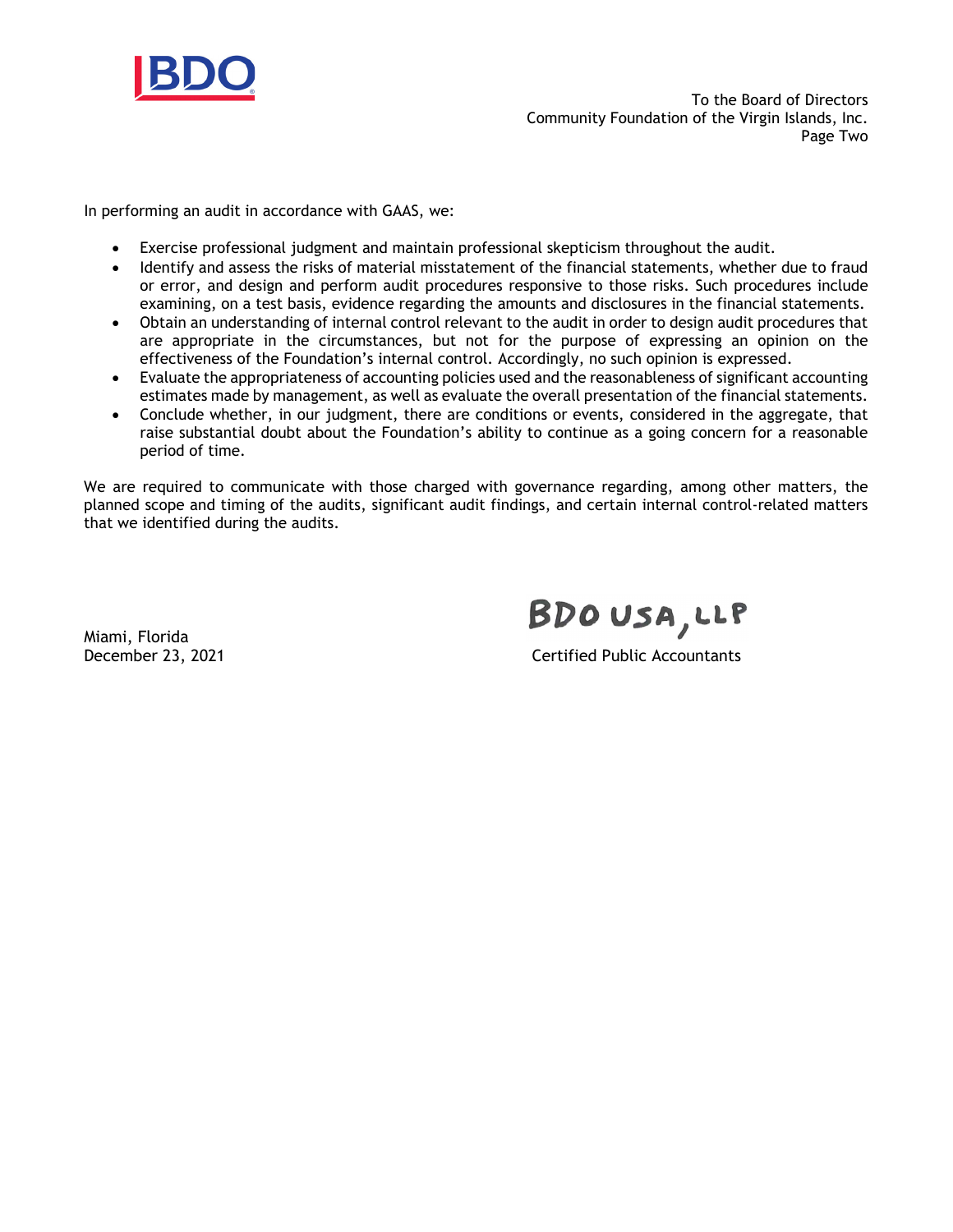# **Statements of Financial Position December 31,**

| <b>ASSETS</b>                                                                                  | 2020                                              | 2019                                               |
|------------------------------------------------------------------------------------------------|---------------------------------------------------|----------------------------------------------------|
| Cash and cash equivalents<br>Investments<br>Unconditional promises to give<br>Other assets     | \$<br>3,958,631<br>14,083,200<br>359,273<br>9,741 | \$<br>4,833,106<br>12,765,249<br>482,181<br>11,046 |
| TOTAL ASSETS                                                                                   | 18,410,845<br>S.                                  | \$18,091,582                                       |
| <b>LIABILITIES AND NET ASSETS</b>                                                              |                                                   |                                                    |
| Accounts payable and accrued expenses<br>Paycheck Protection Program loan                      | \$<br>5,401<br>81,100                             | \$<br>24,858                                       |
| TOTAL LIABILITIES                                                                              | 86,501                                            | 24,858                                             |
| <b>NET ASSETS</b><br>Without donor restrictions<br>With donor restrictions<br>TOTAL NET ASSETS | 8,705,564<br>9,618,780<br>18,324,344              | 7,722,811<br>10,343,913<br>18,066,724              |
| TOTAL LIABILITIES AND NET ASSETS                                                               | 18,410,845<br>S.                                  | 18,091,582                                         |
|                                                                                                |                                                   |                                                    |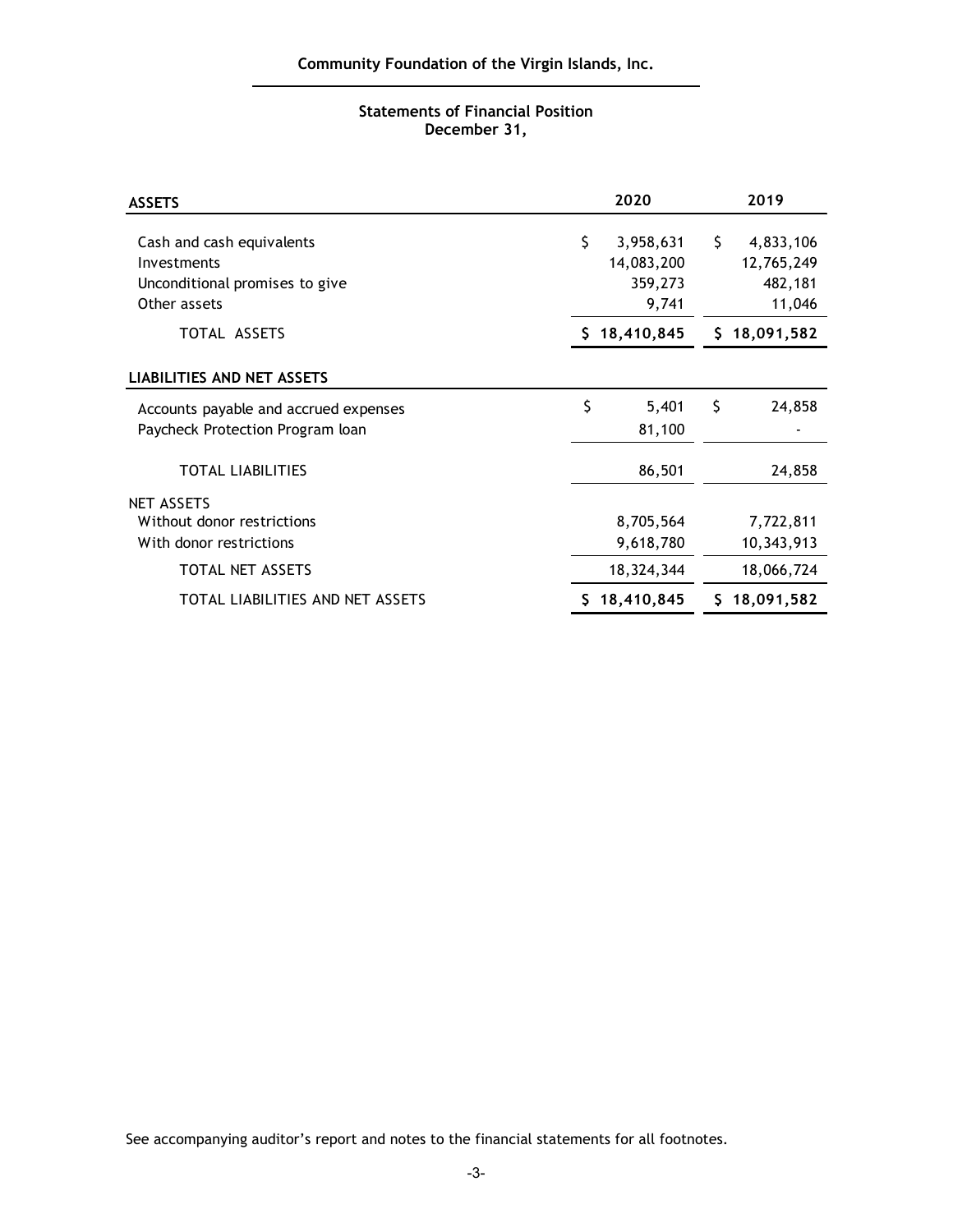#### **Statements of Activities For the Years Ended December 31,**

|                                                                                             |                                         | 2020                                                  |                              |                                            |                                               |                              |  |
|---------------------------------------------------------------------------------------------|-----------------------------------------|-------------------------------------------------------|------------------------------|--------------------------------------------|-----------------------------------------------|------------------------------|--|
|                                                                                             | <b>Without Donor</b>                    | <b>With Donor</b>                                     |                              | <b>Without Donor</b>                       | <b>With Donor</b>                             |                              |  |
|                                                                                             | Restrictions                            | Total<br>Restrictions<br>Restrictions<br>Restrictions |                              |                                            |                                               |                              |  |
| <b>REVENUE AND SUPPORT</b>                                                                  |                                         |                                                       |                              |                                            |                                               |                              |  |
| Grants and contributions<br>Investment income, net<br>Net assets released from restrictions | \$<br>668,555<br>1,201,645<br>3,942,404 | \$<br>2,670,005<br>547,266<br>(3,942,404)             | \$<br>3,338,560<br>1,748,911 | \$.<br>1,089,080<br>1,419,472<br>4,726,244 | \$<br>4,011,691<br>1,099,946<br>(4, 726, 244) | \$<br>5,100,771<br>2,519,418 |  |
| <b>TOTAL REVENUE</b><br>AND SUPPORT                                                         | 5,812,604                               | (725, 133)                                            | 5,087,471                    | 7,234,796                                  | 385,393                                       | 7,620,189                    |  |
| <b>EXPENSES</b>                                                                             |                                         |                                                       |                              |                                            |                                               |                              |  |
| Program services:                                                                           |                                         |                                                       |                              |                                            |                                               |                              |  |
| Education                                                                                   | 642,920                                 |                                                       | 642,920                      | 561,295                                    |                                               | 561,295                      |  |
| Community                                                                                   | 1,193,436                               |                                                       | 1,193,436                    | 1,212,754                                  |                                               | 1,212,754                    |  |
| Children, youth and families                                                                | 277,960                                 |                                                       | 277,960                      | 116,694                                    |                                               | 116,694                      |  |
| Early childhood                                                                             | 34,454                                  |                                                       | 34,454                       | 58,416                                     |                                               | 58,416                       |  |
| Health and human services                                                                   | 428,556                                 |                                                       | 428,556                      | 400,602                                    |                                               | 400,602                      |  |
| Disaster recovery assistance                                                                | 1,587,897                               |                                                       | 1,587,897                    | 2,912,320                                  |                                               | 2,912,320                    |  |
| Environmental                                                                               | 196,998                                 |                                                       | 196,998                      | 9,199                                      |                                               | 9,199                        |  |
| Supporting services:                                                                        |                                         |                                                       |                              |                                            |                                               |                              |  |
| CFVI capacity                                                                               | 54,700                                  |                                                       | 54,700                       | 54,190                                     |                                               | 54,190                       |  |
| Management and general                                                                      | 345,738                                 |                                                       | 345,738                      | 328,503                                    |                                               | 328,503                      |  |
| Fundraising expenses                                                                        | 67,192                                  |                                                       | 67,192                       | 72,674                                     |                                               | 72,674                       |  |
| <b>TOTAL EXPENSES</b>                                                                       | 4,829,851                               |                                                       | 4,829,851                    | 5,726,647                                  |                                               | 5,726,647                    |  |
| CHANGE IN NET ASSETS                                                                        | 982,753                                 | (725, 133)                                            | 257,620                      | 1,508,149                                  | 385,393                                       | 1,893,542                    |  |
| NET ASSETS BEGINNING OF YEAR                                                                | 7,722,811                               | 10,343,913                                            | 18,066,724                   | 6,214,662                                  | 9,958,520                                     | 16, 173, 182                 |  |
| NET ASSETS END OF YEAR                                                                      | 8,705,564<br>S.                         | 9,618,780<br>S                                        | 18,324,344<br>\$             | 7,722,811<br>\$                            | 10,343,913                                    | \$<br>18,066,724             |  |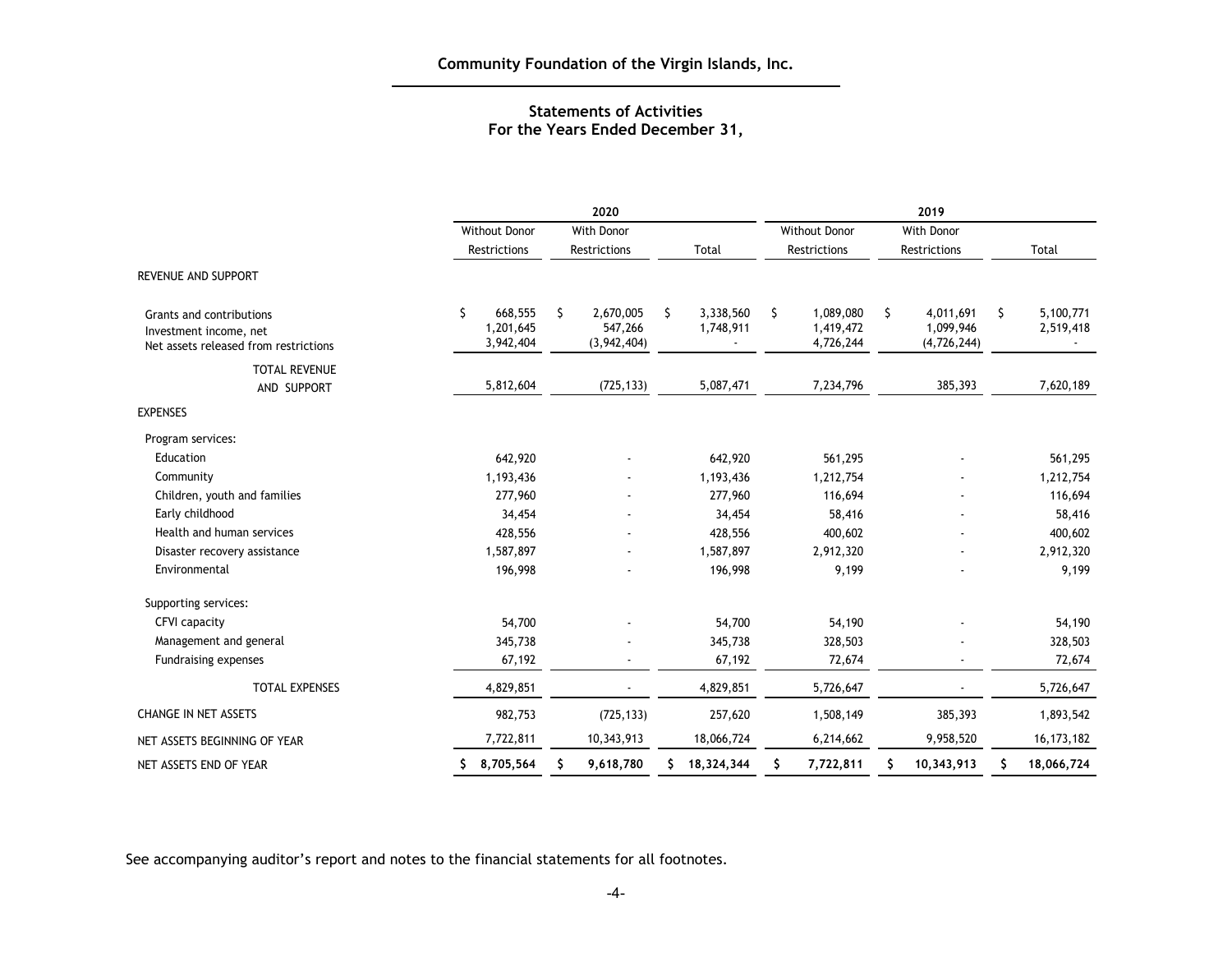#### **Statement of Functional Expenses For the Year Ended December 31, 2020**

|                                      |               |                          |                          |    |                                    |     | <b>Program Services</b> |                                 |    |                                    |    |                    |    |                              |    |                          |      |                              |    | <b>Supporting Services</b> |    |                                 |                   |
|--------------------------------------|---------------|--------------------------|--------------------------|----|------------------------------------|-----|-------------------------|---------------------------------|----|------------------------------------|----|--------------------|----|------------------------------|----|--------------------------|------|------------------------------|----|----------------------------|----|---------------------------------|-------------------|
|                                      | Education     |                          | Community                |    | Children,<br>Youth and<br>Families |     | Early<br>Childhood      | Health<br>and Human<br>Services |    | Disaster<br>Recovery<br>Assistance |    | Environ-<br>mental |    | Total<br>Program<br>Services |    | CFVI<br>Capac ity        |      | Management<br>and<br>General |    | Fundraising<br>Expenses    |    | Total<br>Supporting<br>Services | Total<br>Expenses |
|                                      |               |                          |                          |    |                                    |     |                         |                                 |    |                                    |    |                    |    |                              |    |                          |      |                              |    |                            |    |                                 |                   |
| Grants, awards                       |               |                          |                          |    |                                    |     |                         |                                 |    |                                    |    |                    |    |                              |    |                          |      |                              |    |                            |    |                                 |                   |
| and scholarships                     | 551,259<br>Ŝ. |                          | 950,809                  | -S | 161,482                            | -\$ | 225                     | 371,759                         | S  | 1,347,553                          | -S | 171,083            | S. | 3,554,170 \$                 |    | 54,700                   | - \$ |                              | S  |                            |    | 54,700                          | 3,608,870         |
| Salaries, payroll taxes              |               |                          |                          |    |                                    |     |                         |                                 |    |                                    |    |                    |    |                              |    |                          |      |                              |    |                            |    |                                 |                   |
| and fringe benefits                  | 60,794        |                          | 64,171                   |    | 111,456                            |     | 10,132                  | 27,019                          |    | 54,039                             |    | 6,755              |    | 334,366                      |    |                          |      | 168,873                      |    | 37,152                     |    | 206,025                         | 540,391           |
| Conferences, workshops<br>and travel | 18,943        |                          | 72,498                   |    | $\blacksquare$                     |     | 13,773                  | 17,911                          |    | 161,596                            |    | 6,300              |    | 291,021                      |    |                          |      | 3,201                        |    | $\overline{\phantom{a}}$   |    | 3,201                           | 294,222           |
| Professional fees and                |               |                          |                          |    |                                    |     |                         |                                 |    |                                    |    |                    |    |                              |    |                          |      |                              |    |                            |    |                                 |                   |
| technical assistance                 |               | 8,500                    | 46,575                   |    | $\overline{\phantom{a}}$           |     |                         | 505                             |    | 19,140                             |    | 2,940              |    | 77,660                       |    |                          |      | 98,100                       |    |                            |    | 98,100                          | 175,760           |
| Occupancy                            |               | 2,382                    | 2,514                    |    | 4,367                              |     | 397                     | 1,059                           |    | 2,117                              |    | 265                |    | 13,101                       |    | $\overline{\phantom{a}}$ |      | 13,653                       |    | 1,456                      |    | 15,109                          | 28,210            |
| Office expenses                      |               | 357                      | 377                      |    | 655                                |     | 60                      | 159                             |    | 318                                |    | 40                 |    | 1,966                        |    | $\overline{\phantom{a}}$ |      | 14,606                       |    | 218                        |    | 14,824                          | 16,790            |
| Printing                             |               | $\overline{\phantom{a}}$ | 1,058                    |    | $\blacksquare$                     |     | 9,867                   | $\overline{\phantom{a}}$        |    | 7,578                              |    | $\sim$             |    | 18,503                       |    | $\overline{\phantom{a}}$ |      | 1,414                        |    | $\blacksquare$             |    | 1,414                           | 19,917            |
| Insurance                            |               | $\blacksquare$           | $\overline{\phantom{a}}$ |    | $\overline{\phantom{a}}$           |     |                         | $\blacksquare$                  |    |                                    |    |                    |    |                              |    |                          |      | 4,340                        |    | $\blacksquare$             |    | 4,340                           | 4,340             |
| Bank charges                         |               |                          |                          |    | ٠                                  |     |                         | $\blacksquare$                  |    |                                    |    |                    |    |                              |    |                          |      | 5,447                        |    | $\blacksquare$             |    | 5,447                           | 5,447             |
| Software and technology              |               |                          |                          |    |                                    |     |                         |                                 |    |                                    |    |                    |    |                              |    |                          |      | 27,163                       |    |                            |    | 27,163                          | 27,163            |
| Other                                |               | 685                      | 55,434                   |    |                                    |     |                         | 10,144                          |    | (4, 444)                           |    | 9,615              |    | 71,434                       |    |                          |      | 8,941                        |    | 28,366                     |    | 37,307                          | 108,741           |
| Total functional expenses \$         | 642,920       |                          | 5 1,193,436              | s  | 277,960                            | -S  | 34,454                  | 428,556                         | S. | 1,587,897                          | -S | 196,998            |    | 54,362,221                   | -S | 54,700                   | s    | 345,738                      | -S | 67,192                     | -S | 467,630                         | 4,829,851<br>s    |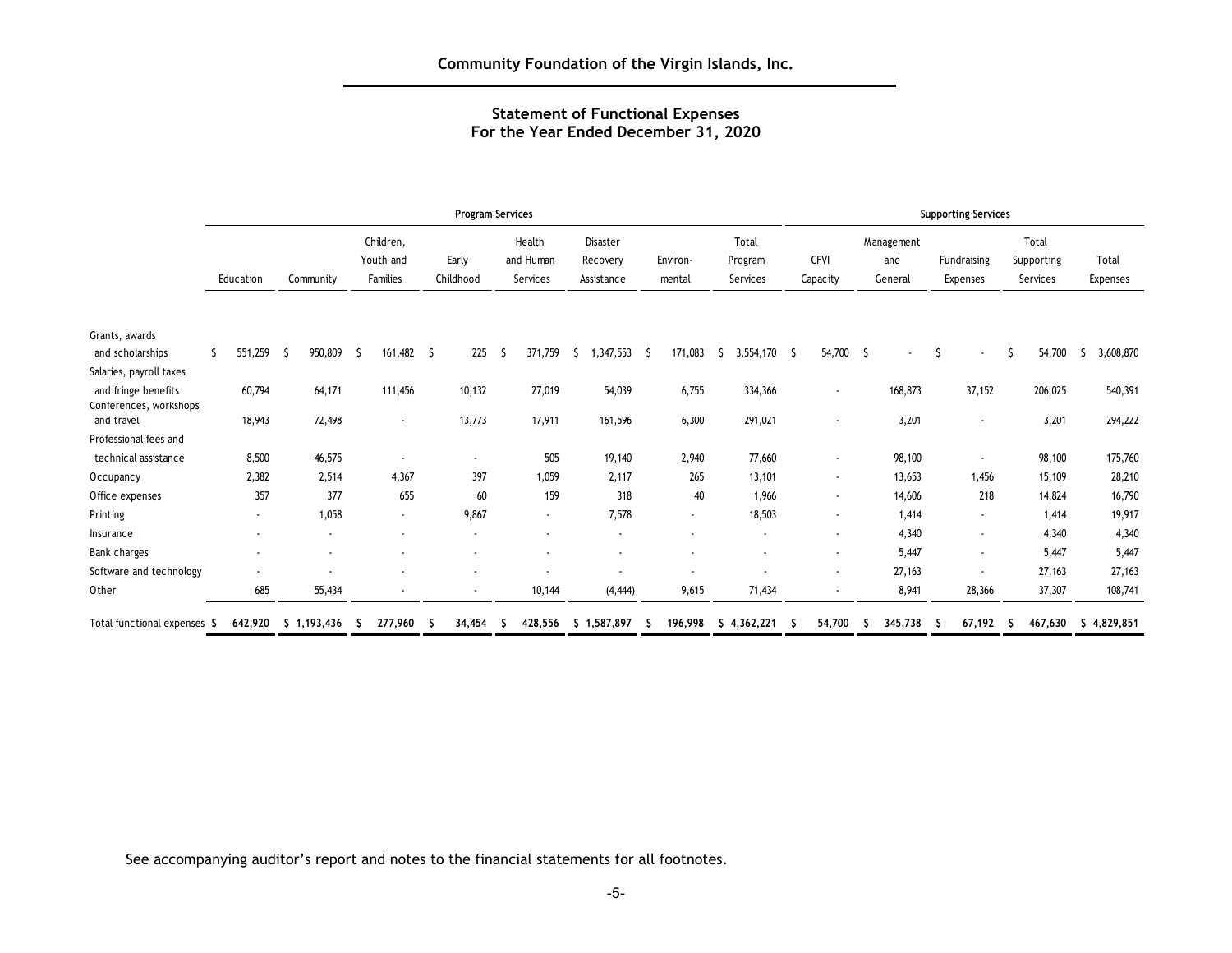#### **Statement of Functional Expenses For the Year Ended December 31, 2019**

|                                                | <b>Program Services</b> |                          |    |                          |    |                                    |     |                    |     |                                 | <b>Supporting Services</b>         |     |                          |    |                              |  |                          |   |                              |    |                          |              |                                 |   |                   |
|------------------------------------------------|-------------------------|--------------------------|----|--------------------------|----|------------------------------------|-----|--------------------|-----|---------------------------------|------------------------------------|-----|--------------------------|----|------------------------------|--|--------------------------|---|------------------------------|----|--------------------------|--------------|---------------------------------|---|-------------------|
|                                                |                         | Education                |    | Community                |    | Children,<br>Youth and<br>Families |     | Early<br>Childhood |     | Health<br>and Human<br>Services | Disaster<br>Recovery<br>Assistance |     | Environ-<br>mental       |    | Total<br>Program<br>Services |  | <b>CFVI</b><br>Capac ity |   | Management<br>and<br>General |    | Fundraising<br>Expenses  |              | Total<br>Supporting<br>Services |   | Total<br>Expenses |
| Grants, awards<br>and scholarships             | S                       | 393,797                  | -S | 632,687                  | -S | 12,081                             | - S | 19,582             | - S | 363,962                         | ,221,991<br>-S                     | - S | 9,199                    | -S | 3,653,299 \$                 |  | 54,190 \$                |   | $\blacksquare$               | -S | $\overline{\phantom{a}}$ | <sub>S</sub> | 54,190                          | S | 3,707,489         |
| Salaries, payroll taxes<br>and fringe benefits |                         | 76,602                   |    | 71,661                   |    | 81,544                             |     | 22,239             |     | 19,769                          | 79,074                             |     | ٠                        |    | 350,889                      |  | $\overline{\phantom{a}}$ |   | 122,641                      |    | 29,653                   |              | 152,294                         |   | 503,183           |
| Conferences, workshops<br>and travel           |                         | 52,983                   |    | 200,390                  |    | 3,700                              |     | 5,254              |     | 8,461                           | 340,196                            |     | $\overline{\phantom{a}}$ |    | 610,984                      |  | $\overline{\phantom{a}}$ |   | 18,165                       |    | $\overline{\phantom{a}}$ |              | 18,165                          |   | 629,149           |
| Professional fees and<br>technical assistance  |                         | 26,865                   |    | 76,119                   |    | 8,266                              |     | 6,582              |     | $\sim$                          | 244,075                            |     | $\overline{\phantom{a}}$ |    | 361,907                      |  | $\overline{\phantom{a}}$ |   | 124,987                      |    | 21,992                   |              | 146,979                         |   | 508,886           |
| Occupancy                                      |                         | 3,670                    |    | 71,923                   |    | 3,906                              |     | 1,065              |     | 947                             | 3,788                              |     | $\overline{\phantom{a}}$ |    | 85,299                       |  | $\overline{\phantom{a}}$ |   | 6,087                        |    | 1,421                    |              | 7,508                           |   | 92,807            |
| Office expenses                                |                         | 674                      |    | 630                      |    | 717                                |     | 196                |     | 174                             | 695                                |     | $\overline{\phantom{a}}$ |    | 3,086                        |  | $\overline{\phantom{a}}$ |   | 26,700                       |    | 260                      |              | 26,960                          |   | 30,046            |
| Printing                                       |                         | 1,935                    |    | 4,841                    |    | 3,248                              |     | 2,906              |     | 5,185                           | $\sim$                             |     | $\overline{\phantom{a}}$ |    | 18,115                       |  | $\sim$                   |   | $\overline{\phantom{a}}$     |    | $\overline{\phantom{a}}$ |              | $\sim$                          |   | 18,115            |
| Insurance                                      |                         | $\overline{\phantom{a}}$ |    | ٠                        |    | $\overline{\phantom{a}}$           |     |                    |     | ٠                               |                                    |     |                          |    |                              |  |                          |   | 4,380                        |    |                          |              | 4,380                           |   | 4,380             |
| Bank charges                                   |                         | $\blacksquare$           |    | $\overline{\phantom{a}}$ |    |                                    |     |                    |     |                                 |                                    |     |                          |    | $\overline{\phantom{a}}$     |  | $\overline{\phantom{a}}$ |   | 5,447                        |    | $\overline{\phantom{a}}$ |              | 5,447                           |   | 5,447             |
| Software and technology                        |                         | $\overline{\phantom{a}}$ |    |                          |    | $\overline{\phantom{a}}$           |     |                    |     | $\blacksquare$                  | ٠                                  |     | $\overline{\phantom{a}}$ |    |                              |  | $\overline{\phantom{a}}$ |   | 18,200                       |    | $\overline{\phantom{a}}$ |              | 18,200                          |   | 18,200            |
| Community events                               |                         | $\overline{\phantom{a}}$ |    | 79,000                   |    |                                    |     |                    |     | 125                             |                                    |     | ٠                        |    | 79,125                       |  | $\overline{\phantom{a}}$ |   | $\blacksquare$               |    | 19,348                   |              | 19,348                          |   | 98,473            |
| Other                                          |                         | 4,769                    |    | 75,503                   |    | 3,232                              |     | 592                |     | 1,979                           | 22,501                             |     | $\overline{\phantom{a}}$ |    | 108,576                      |  |                          |   | 1,896                        |    | $\overline{\phantom{a}}$ |              | 1,896                           |   | 110,472           |
| Total functional expenses                      |                         | 561,295                  |    | 5 1,212,754              | s  | 116.694                            |     | 58,416             |     | 400,602                         | 2,912,320<br>S.                    | -S  | 9,199                    | S. | 5,271,280                    |  | 54,190                   | s | 328,503                      |    | 72,674                   |              | 455,367                         | s | 5,726,647         |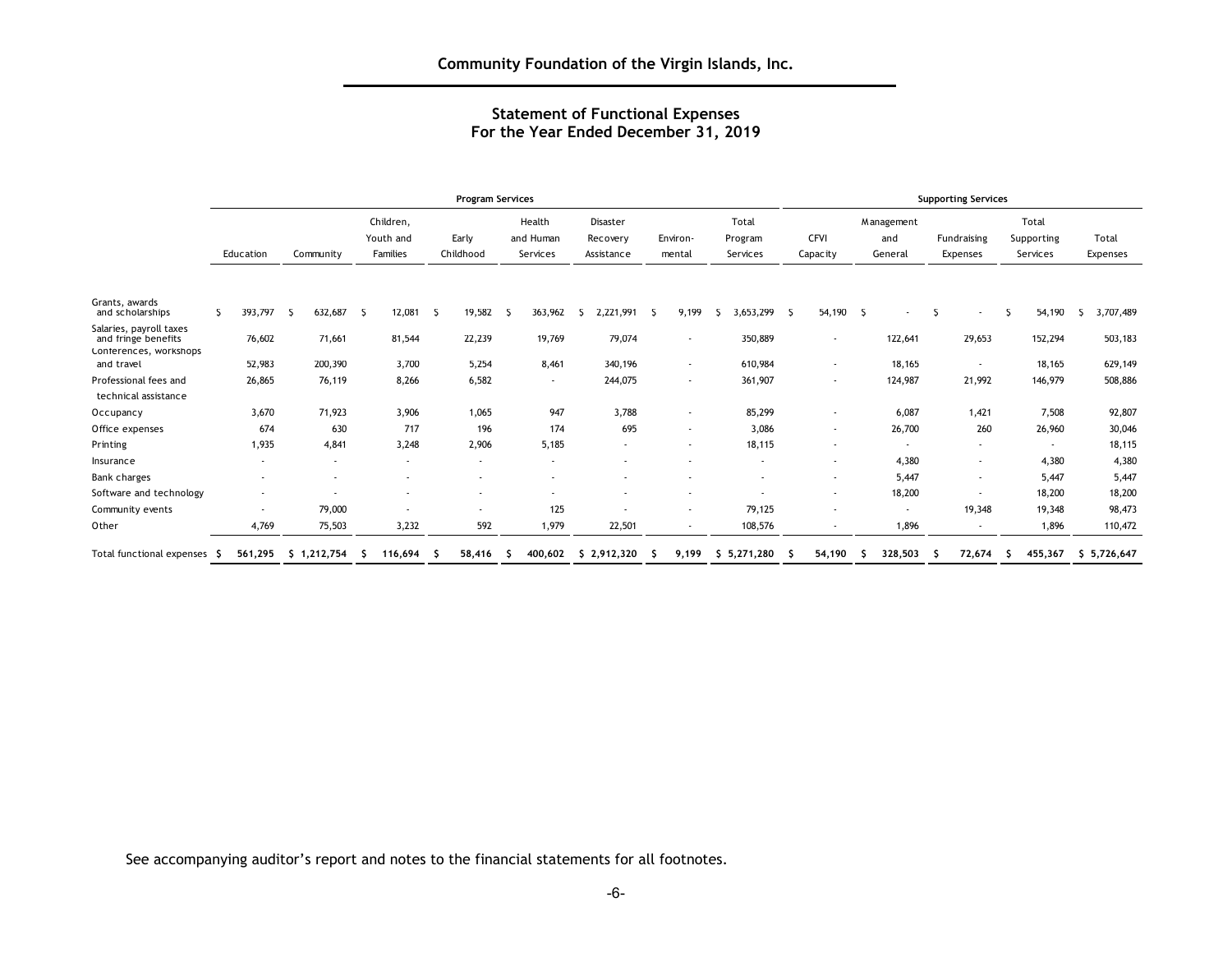# **Statements of Cash Flows For the Years Ended December 31,**

|                                                                                   | 2020          | 2019          |
|-----------------------------------------------------------------------------------|---------------|---------------|
| CASH FLOWS FROM OPERATING ACTIVITIES:<br>Change in net assets                     | \$<br>257,620 | \$1,893,542   |
| Adjustments to reconcile change in net assets                                     |               |               |
| to net cash used in operating activities:                                         |               |               |
| <b>Donated securities</b>                                                         | (23, 021)     | (36,000)      |
| Net realized losses (gains) from investments                                      | 185,236       | (93, 300)     |
| Net unrealized gains from investments                                             | (1,467,659)   | (1,767,815)   |
| Decrease (increase) in operating assets:                                          |               |               |
| Unconditional promises to give                                                    | 122,908       | (392, 043)    |
| Interest receivable                                                               |               | 2,026         |
| Other assets                                                                      | 1,305         | (1, 217)      |
| Prepaid expenses, deposits and other assets<br>Decrease in operating liabilities: |               |               |
| Accounts payable and accrued expenses                                             | (19, 457)     | (281, 794)    |
| <b>TOTAL ADJUSTMENTS</b>                                                          | (1, 200, 688) | (2, 570, 143) |
| NET CASH USED IN OPERATING ACTIVITIES                                             | (943,068)     | (676, 601)    |
| CASH FLOWS FROM INVESTING ACTIVITIES:                                             |               |               |
| Purchases of investments                                                          | (2,807,993)   | (1,014,755)   |
| Proceeds from sale of investments                                                 | 2,795,486     | 2,318,510     |
| NET CASH (USED IN) PROVIDED BY INVESTING ACTIVITIES                               | (12, 507)     | 1,303,755     |
| CASH FLOWS FROM FINANCING ACTIVITIES:                                             |               |               |
| Proceeds from Paycheck Protection Program loan                                    | 81,100        |               |
| NET CASH PROVIDED BY FINANCING ACTIVITIES                                         | 81,100        |               |
| NET (DECREASE) INCREASE IN CASH AND CASH EQUIVALENTS                              | (874, 475)    | 627,154       |
| CASH AND CASH EQUIVALENTS AT BEGINNING OF YEAR                                    | 4,833,106     | 4,205,952     |
| CASH AND CASH EQUIVALENTS AT END OF YEAR                                          | \$3,958,631   | \$4,833,106   |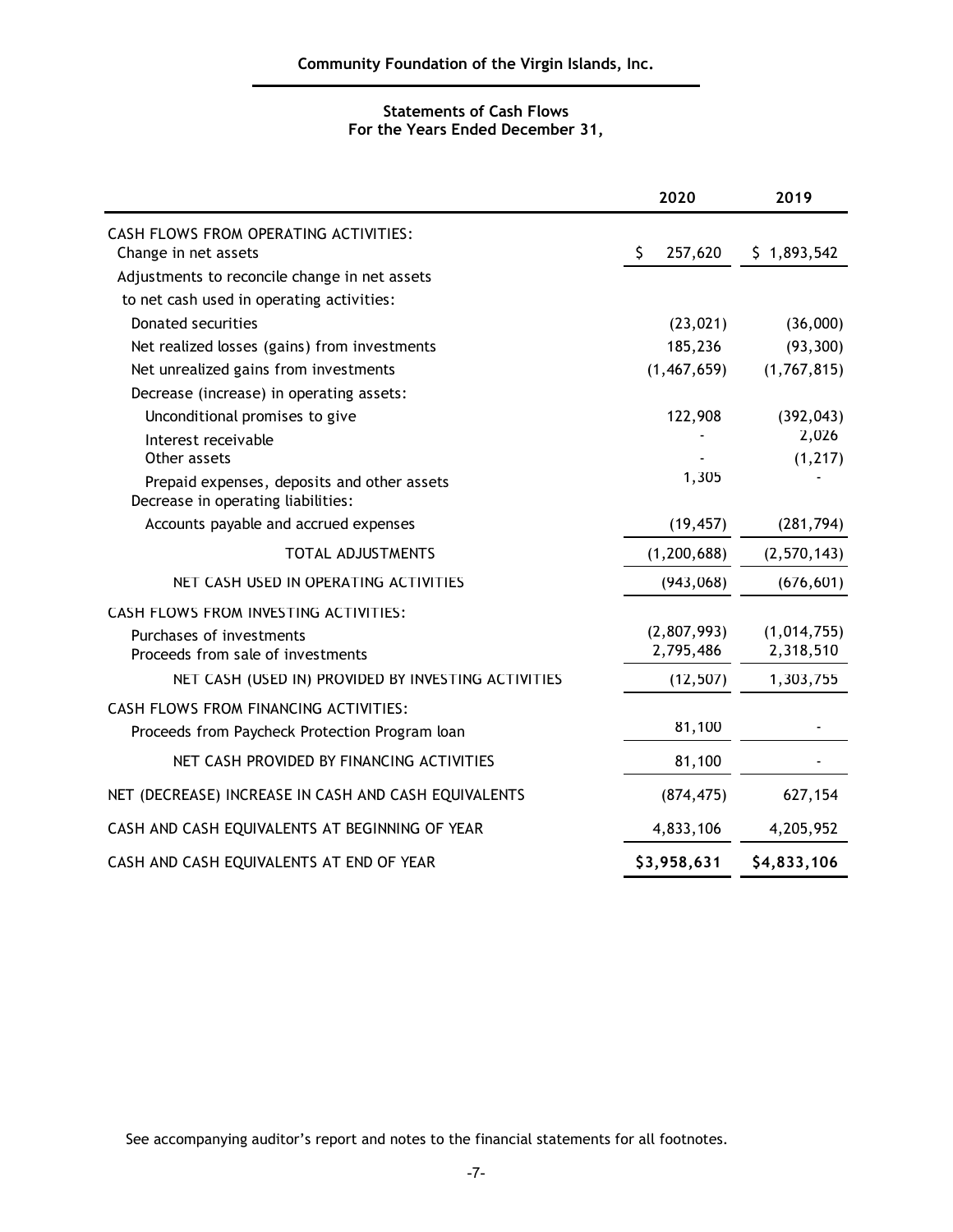# **1. ORGANIZATION**

Community Foundation of the Virgin Islands, Inc. (the "Foundation") is a tax exempt publicly supported charitable foundation. The assets of the Foundation are devoted to charitable uses of a public nature primarily benefiting primarily the residents of the U.S. Virgin Islands ("USVI"). The Foundation's principal source of revenue is charitable contributions. The Foundation's work focuses on services embracing:

**Education** – Educational program services provide scholarships to students demonstrating academic excellence and financial need, and support a range of projects and programs which enhance and support academic success, schools, educators, and education enrichment.

**Community** – Community program services support territorial not-for-profits and initiatives engaged principally in improving the lives of residents of the USVI and provide capacity support in areas such as financial management, fund raising, board development and communications.

**Children, Youth and Families** – Under this program service function, the Foundation supports a range of inhouse programs as well as community-initiated projects aimed at enhancing the lives of children and families. Projects and programs supported endeavor to provide data to advocate on behalf of children, youth and families in the U.S territory, support initiatives to foster the family unit, provide grants in time of crisis, and engage the youth of the USVI in volunteerism.

**Early Childhood** – The Foundation's early childhood programs direct efforts to strengthen the quality of early childhood care and enrichment experiences for young children in the USVI.

**Environmental** – The Foundation's assistance in meeting the challenges of protecting, conserving, and sustainably managing small island environments and eco-systems.

**Health and Human Services** – The Foundation's program services in this field provide support for health-related needs of Virgin Islanders, including financial assistance for medical care to residents with cancer and other lifethreatening illnesses. As well as financial support for vulnerable USVI residents and families.

**CFVI Capacity** – Support provided by donors from named Funds at the Foundation to support the Foundation's overall operations and programs in the community.

**Disaster Recovery Assistance** – The disaster recovery assistance program services provide assistance to Virgin Islanders impacted by natural disasters, such as Hurricanes Irma and Maria and support efforts to build forward as needs arise in the aftermath of natural disasters.

# **2. SUMMARY OF SIGNIFICANT ACCOUNTING POLICIES**

#### **Basis of Presentation**

The financial statements are prepared using the accrual basis of accounting. Net assets and revenues, gains and losses are classified into two classes of net assets based on the existence or absence of donor-imposed restrictions. The two classes of net asset categories are as follows:

**Net assets without donor restrictions**: Net assets that are not subject to donor-imposed restrictions and may be expended for any purpose in performing the primary objectives of the Foundation. These net assets may be used at the discretion of the Foundation's Board. Gifts to donor advised funds are classified as support without restrictions.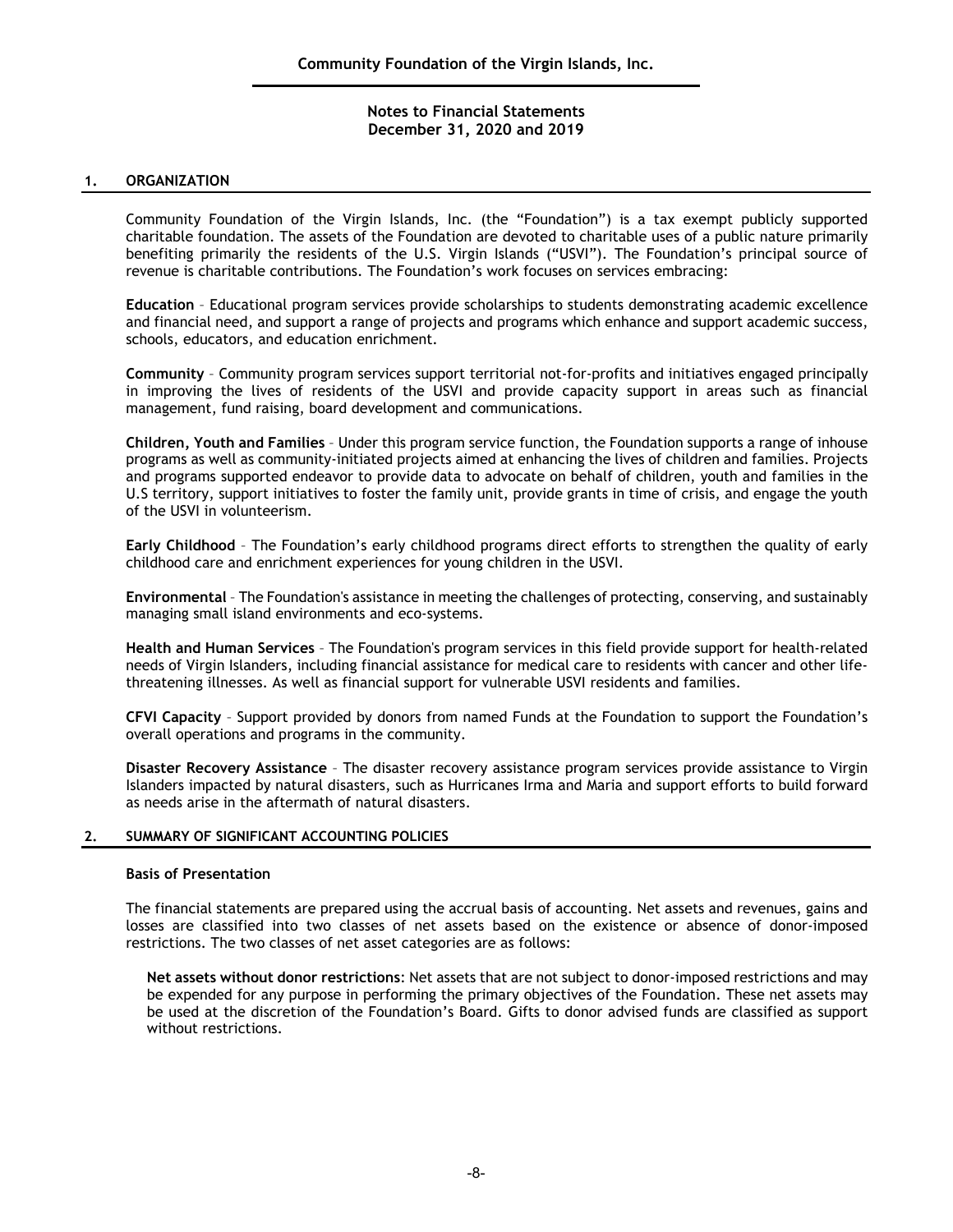# **2. SUMMARY OF SIGNIFICANT ACCOUNTING POLICIES (CONTINUED)**

#### **Basis of Presentation (Continued)**

**Net assets with donor restrictions**: Net assets subject to stipulations imposed by donors and grantors. Some donor restrictions are temporary in nature; those restrictions will be met by actions of the Foundation or by the passage of time. Other donor restrictions are perpetual in nature, where the donor has stipulated the funds be maintained in perpetuity. Donor restricted contributions are reported as increases in net assets with donor restrictions. When a restriction expires, net assets are reclassified from net assets with donor restrictions to net assets without donor restrictions in the Statements of Activities.

#### **Use of Estimates**

The preparation of financial statements in conformity with accounting principles generally accepted in the United States of America ("U.S. GAAP") requires management to make estimates and assumptions that affect the reported amounts of assets and liabilities and disclosure of contingent assets and liabilities at the date of the financial statements and the reported amounts of revenues and expenses during the reporting period. Actual results could differ from those estimates.

#### **Cash and Cash Equivalents**

The Foundation considers all liquid investments with a maturity of three months or less when purchased to be cash equivalents. Cash equivalents as of December 31, 2020 and 2019, at the Foundation were \$2,424,733 and \$3,717,140, respectively, held in money market funds deposits with a broker dealer.

#### **Investments**

Investments represent marketable equity securities, corporate and U.S. government bonds and notes, certificates of deposit, corporate and mutual funds. These securities are recorded at market value and using quoted market prices. Unrealized gains and losses are reported in the statement of activities.

Investment income, net consists primarily of interest and dividends. Interest is recognized on the accrual basis and dividends are recorded as earned at the ex-dividend date. Realized capital gains and losses are determined under the specific identification basis and are recorded in earnings.

The Foundation pools investments for general investment purposes. Investment income is divided among certain internally designated funds based upon an allocation method of computation.

#### **Fair Value of Financial Instruments**

Fair values of financial instruments are estimated using relevant market information and other assumptions. Fair value estimates involve uncertainties and matters of significant judgment regarding interest rates, credit risk, prepayments, and other factors, especially in the absence of broad markets for particular instruments. Changes in assumptions or in market conditions could significantly affect the estimates. The carrying amount of all financial assets and liabilities approximates fair value.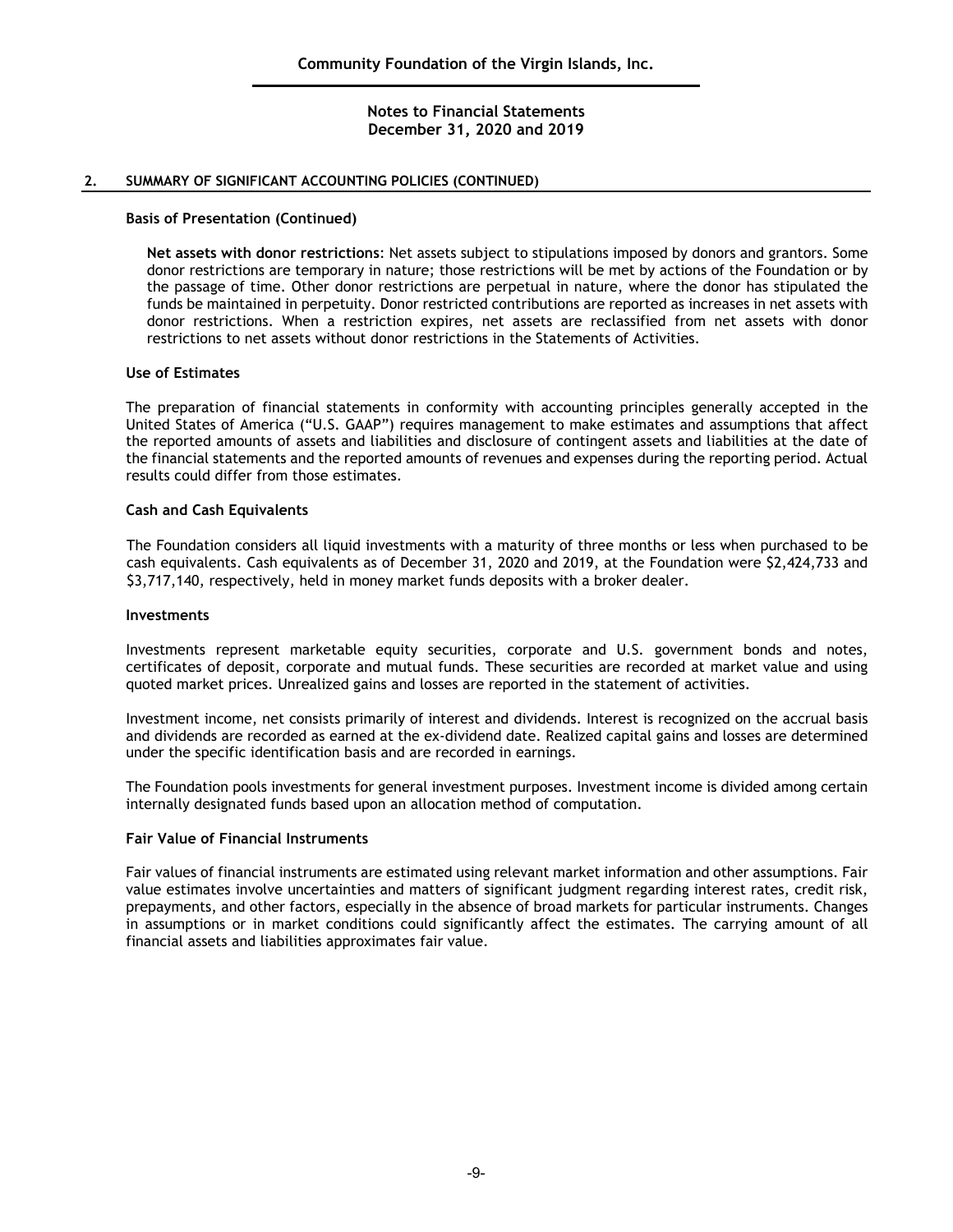# **2. SUMMARY OF SIGNIFICANT ACCOUNTING POLICIES (CONTINUED)**

#### **Revenue Recognition**

Transfer of cash or other assets or settlement of liabilities that are both voluntary and nonreciprocal are recognized as contributions.

Contributions may either be conditional or unconditional. A contribution is considered conditional when the donor imposes both a barrier and a right of return. Conditional contributions are recognized as revenue on the date all donor-imposed barriers are overcome or explicitly waived by the donor. Barriers may include specific and measurable outcomes, limitations on the performance of an activity and other stipulations related to the contribution. A donor has a right of return of any assets transferred or a right of release of its obligation to transfer any assets in the event the Foundation fails to overcome one or more barriers. Assets received before the barrier is overcome are accounted for as refundable advances.

Unconditional contributions may or may not be subject to donor-imposed restrictions. Donor-imposed restrictions limit the use of the donated assets but are less specific than donor-imposed conditions. Contributions received and unconditional promises to give are measured at their fair values and are reported as an increase in net assets. Contributions are considered to be available for general operations of the Foundation unless specifically restricted by the donor. The Foundation reports gifts of cash and other assets as restricted support if they are received with donor stipulations about the use of the donated assets, or if they are designated as support for future periods.

When a donor restriction expires, that is, when a stipulated time restriction ends, or purpose restriction is accomplished, net assets with donor restrictions are reclassified to net assets without donor restrictions and reported in the statements of activities as "net assets released from restrictions." Donor-restricted contributions whose restrictions are met in the same reporting period in which received are reported as net assets without donor restrictions.

The Foundation uses the allowance method to determine uncollectible unconditional pledges receivable. The allowance is based on experience as well as management's analysis of specific pledges made, including such factors as prior collection history, type of contribution, and nature of fundraising activity. As of December 31, 2020 and 2019, the Foundation had no allowance for uncollectible accounts.

#### **Functional Expense Allocation**

Identifiable expenditures made in direct fulfillment of the Foundation's expressed goals are classified as program services. The costs of providing the various programs and other activities have been summarized on a functional basis in the accompanying statements of functional expenses. Certain common expenses have been allocated among the programs and supporting services based upon management's estimate of the time employees spent working on the program or supporting services.

#### **Income Taxes**

The Foundation is a non-profit corporation whose revenue is derived from contributions and other fundraising activities and is not subject to federal or state income taxes. The Foundation is exempt from Federal income taxes under section 501(c)(3) of the Internal Revenue Code. Accordingly, no provision for income taxes has been made in the accompanying financial statements.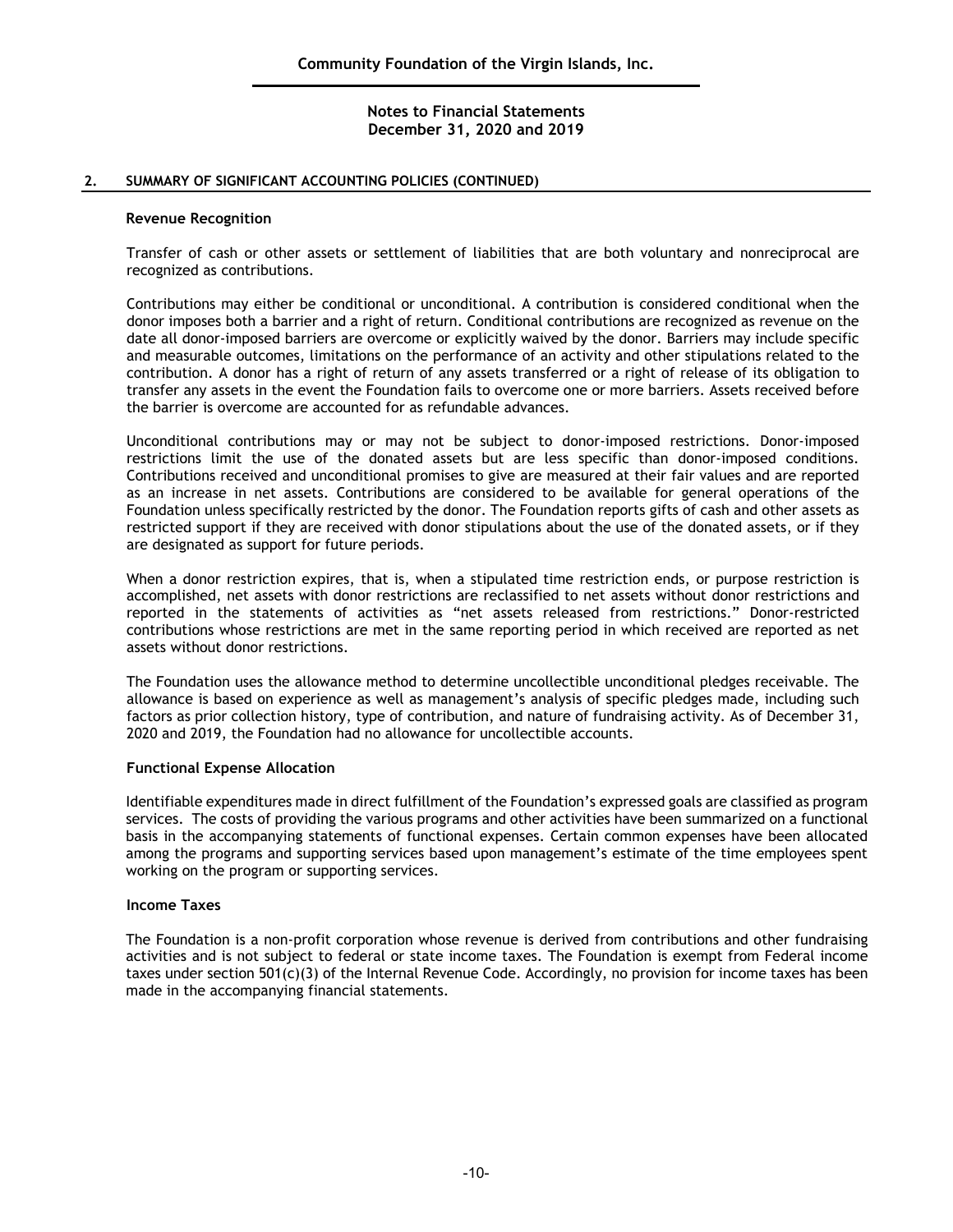# **2. SUMMARY OF SIGNIFICANT ACCOUNTING POLICIES (CONTINUED)**

#### **Income Taxes (Continued)**

The Foundation must recognize the tax benefit associated with tax positions taken for tax return purposes when it is more-likely-than-not that the position will be sustained. The Foundation does not believe that it has any material uncertain tax positions and accordingly has not recognized any liability for unrecognized tax benefits. The Foundation has filed for and received income tax exemptions in the jurisdictions where it is required to do so. Additionally, the Foundation has filed Internal Revenue Service Form 990 tax returns as required and all other applicable returns in those jurisdictions where it is required. The Foundation believes that it is no longer subject to U.S. Federal, state and local, or non-U.S. income tax examinations by tax authorities for years before 2017.

#### **Risks and Uncertainties**

Investments are exposed to various risks such as interest rate, and credit risk. Due to the level of risk associated with certain investments, it is at least reasonably possible that changes in the value of investments will occur in the near term and that such changes could materially affect the investments and the amounts reported in the statement of financial position.

The Foundation's unconditional promises to give are due from Foundations and individuals. The Foundation's management reviews the receivable balances as a whole to determine the necessity of its allowance for doubtful accounts.

The Foundation has exposure to catastrophe losses in USVI. These catastrophes can be caused by various events, including hurricanes, floods and the incidence and severity of catastrophes are inherently unpredictable. The extent of losses from a catastrophe is a function of both the total amount of insured exposure in the area affected by the event and the severity of the event. Most catastrophes are restricted to certain areas within USVI; however, hurricanes may produce significant damage in large, heavily populated areas.

#### **Recent Accounting Pronouncements**

#### Revenue from Contracts with Customers

In May 2014, the Financial Accounting Standards Board ("FASB") issued an accounting standard update which affects the revenue recognition of entities that enter into either (1) certain contracts to transfer goods or services to customers or (2) certain contracts for the transfer of nonfinancial assets. The update indicates an entity should recognize revenue in an amount that reflects the consideration the entity expects to be entitled to in exchange for the goods or services transferred by the entity. The update is to be applied to the beginning of the year of implementation or retrospectively and is effective for annual periods beginning after December 15, 2018 and in interim periods in annual periods beginning after December 15, 2019; however, due to the circumstances surrounding COVID-19, the FASB issued relief in the form of deferral of the required adoption date for nonprofit entities to annual periods beginning after December 31, 2019 and interim periods beginning after December 15, 2020. The Foundation is currently evaluating the effect the update will have on its financial statements.

#### Leases

In February 2016, the FASB issued ASU 2016-02, Leases (Topic 842). This guidance amends the existing accounting standards for lease accounting, including requiring lessees to recognize most leases on their balance sheet. It also makes targeted changes to lessor accounting, including a change to the treatment of initial direct leasing costs, which no longer considers fixed internal leasing salaries as capitalizable costs. In June 2020, the FASB issued ASU 2020-05, Revenue from Contracts with Customers (Topic 606) and Leases (Topic 842): Effective Dates for Certain Entities, which deferred the effective date of Topic 842 to annual reporting periods beginning after December 15, 2021, and interim reporting periods within annual reporting periods beginning after December 15, 2022. The Foundation is evaluating the impact on its financial statements of adopting this guidance.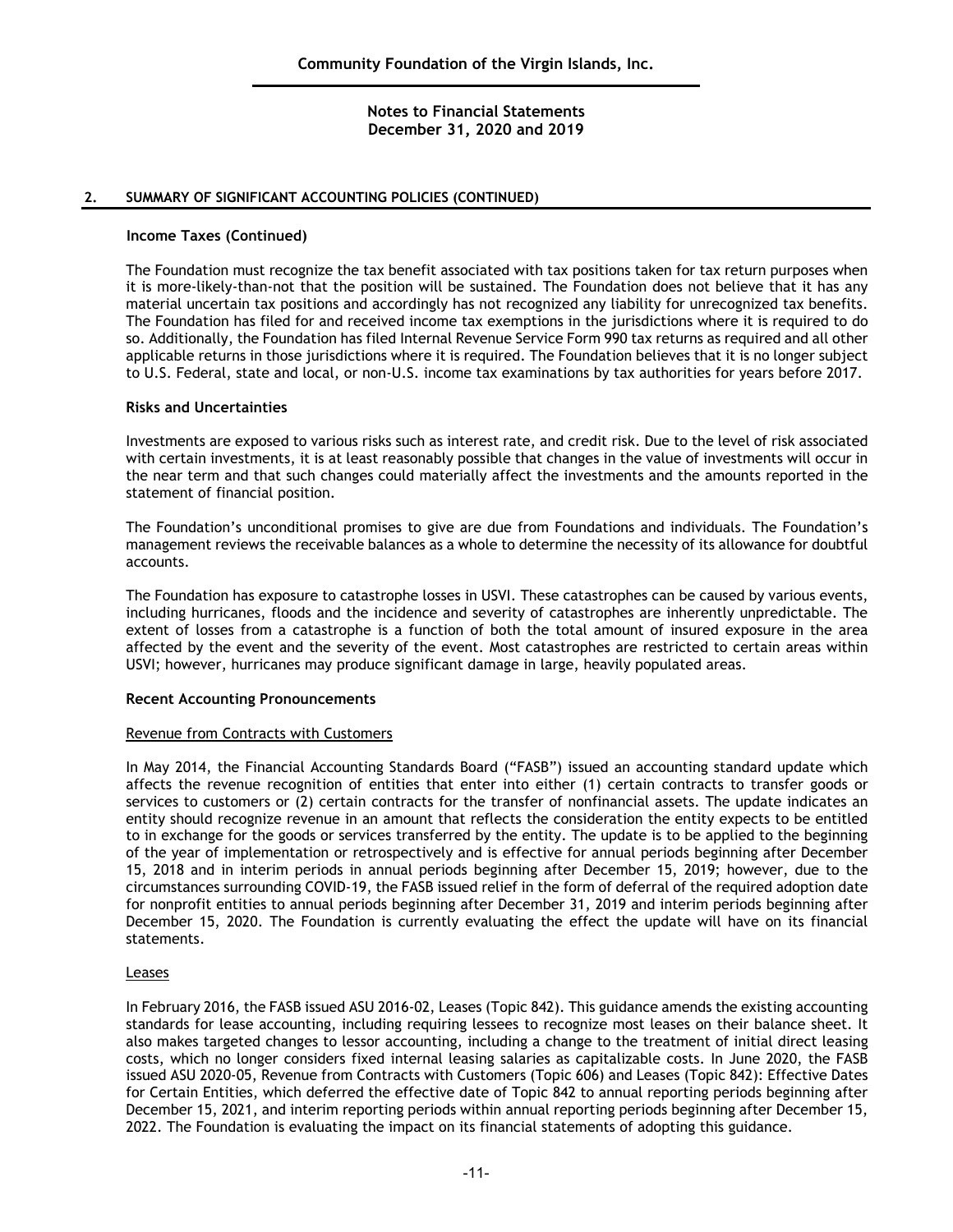# **Community Foundation of the Virgin Islands, Inc.**

#### **Notes to Financial Statements December 31, 2020 and 2019**

# **2. SUMMARY OF SIGNIFICANT ACCOUNTING POLICIES (CONTINUED)**

#### **Recent Accounting Pronouncements (Continued)**

#### Credit Losses

In June 2016, the FASB issued ASU 2016-13, Financial Instruments – Credit Losses (Topic 326). The main objective of this update is to provide financial statement users with more useful information in decision-making related to expected credit losses on financial instruments and other commitments to extend credit held by a reporting entity. The amendment replaces the incurred loss impairment methodology in current U.S. GAAP with a methodology that reflects expected credit losses and requires consideration of a broader range of reasonable and supportable information to inform credit loss estimates. The ASU was subsequently updated by ASU 2019- 10, which finalized various effective dates on the implementation of the standard. The guidance is effective for fiscal years beginning after December 15, 2022, including interim periods within those years. The Foundation is currently evaluating the impact on its financial statements of adopting this guidance.

#### Contributed Nonfinancial Assets

In September 2020, the FASB issued ASU 2020-07, Not-for-Profit Entities (Topic 958): Presentation and Disclosures by Not-for-Profit Entities for Contributed Nonfinancial Assets, which amends guidance for not-for-profit entities that receive contributed nonfinancial assets. The update requires not-for-profits to present contributed nonfinancial assets as a separate line item in the statement of activities, and to disclose information regarding each type of contributed nonfinancial asset. The update is to be applied on a retrospective basis and is effective for annual reporting periods beginning after June 15, 2021, and for interim reporting periods beginning after June 15, 2022. The Foundation is currently evaluating the effect the update will have on its financial statements.

#### **3. LIQUIDITY AND AVAILABILITY OF RESOURCES**

The Foundation routinely monitors liquidity for grant expenditures, other program service expenses and operations in accordance with its financial policy. The Foundation's financial assets consist principally of cash and investment in marketable equity securities, corporate and government bonds and notes, certificate of deposits and mutual funds which are available for grants, program services and general expenditures. The Foundation's financial policy is to maintain cash and investment in marketable securities that generate a predictable stream of investment income to support fund granting and operating expenses while seeking to maintain the purchasing power of the Foundation's financial assets to meet long term objectives and short-term needs.

The Foundation's principal assets of cash and investments are stated at fair value as disclosed in Note 4 to the financial statements. The Foundation pools investments for general investment purposes. Investment income is allocated amongst certain designated funds. The Foundation utilizes external investment consultants to manage the Foundation's investments in accordance with an investment policy approved by the board of directors. Regularly, the investment committee of the board of directors meets with the investment consultants to review portfolio performance, returns and compliance with the Foundation's investment policy.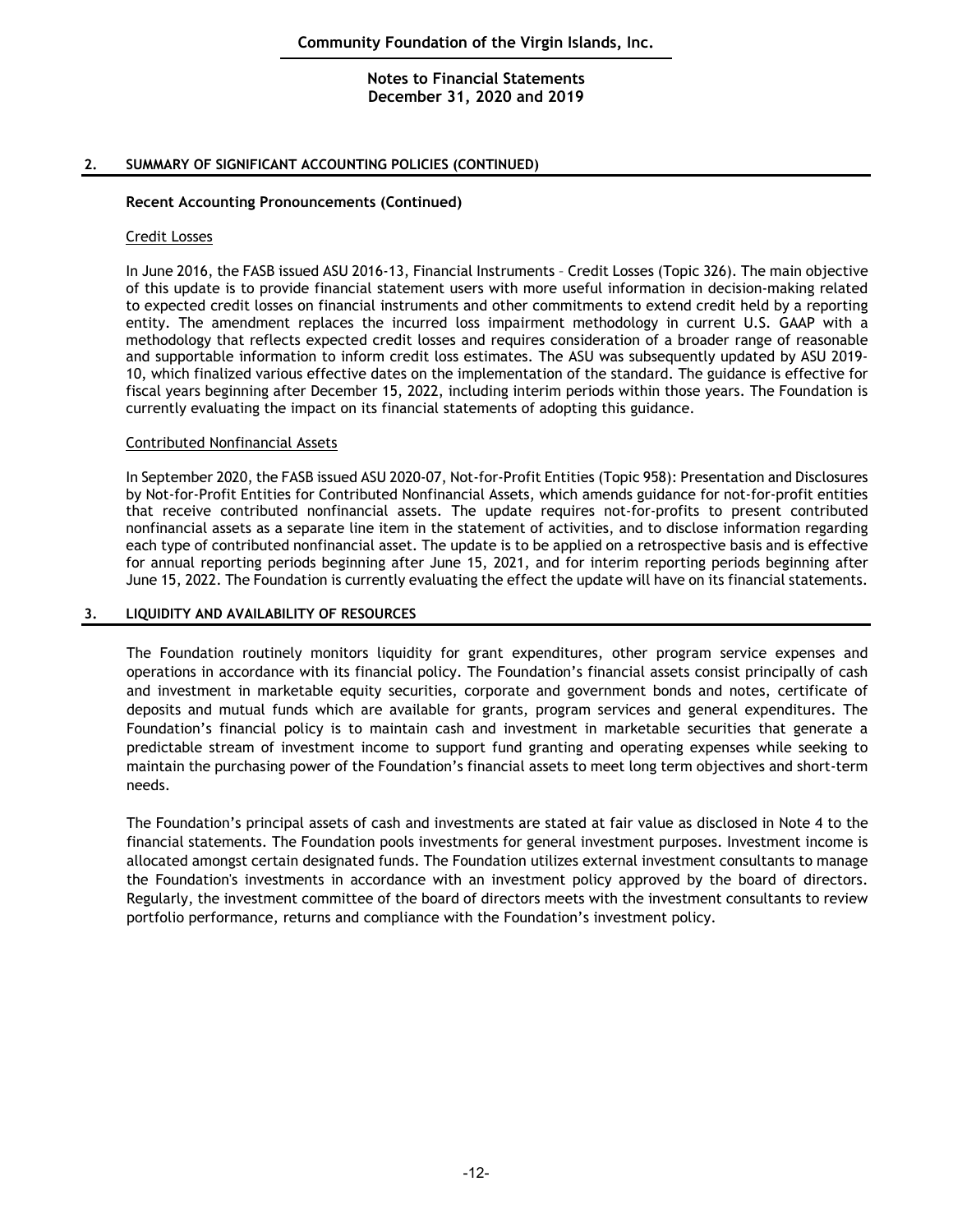# **3. LIQUIDITY AND AVAILABILITY OF RESOURCES (CONTINUED)**

The Foundation's financial assets available within one year of the Statements of Financial Position date for general expenditures as of December 31 are as follows:

|                                                                                            |   | 2020       |   | 2019       |
|--------------------------------------------------------------------------------------------|---|------------|---|------------|
| Cash and cash equivalents                                                                  | Ş | 3,958,631  | S | 4,833,106  |
| Investments                                                                                |   | 14,083,200 |   | 12,765,249 |
| Unconditional promises to give                                                             |   | 359,273    |   | 482,181    |
| Total financial assets                                                                     |   | 18,401,104 |   | 18,080,536 |
| Less amounts not available to be used within one<br>year or without board approval:        |   |            |   |            |
| Net assets with donor restrictions                                                         |   | 9,618,780  |   | 10,343,913 |
| Total financial assets available to management<br>for general expenditures within one year |   | 8,782,324  |   | 7,736,623  |

#### **4. INVESTMENTS**

Investment securities as of December 31, 2020 and 2019, consist of the following:

|                         | 2020                     | 2019         |
|-------------------------|--------------------------|--------------|
| Mutual funds            | 11,038,924               | 8,675,008    |
| Common stock            | 1,227,077                | 1,189,167    |
| Preferred stock         | 714,631                  | 1,084,516    |
| Certificates of deposit |                          | 210,313      |
| Corporate bonds         | 1,102,568                | 1,506,785    |
| Government bonds        | $\overline{\phantom{0}}$ | 99,460       |
| Total                   | \$14,083,200             | \$12,765,249 |

The Foundation has adopted an investment and spending policy for non-endowed and endowed assets that attempts to give long-term stability to its investments by protecting principal and ensuring its growth in order to sustain its purchasing power against the rate of inflation over time. The policy is also designed to ensure predictable cash flows in order to provide predictable outflows of expenditures for the Foundation's program services. The spending limit determines the annual amount made available from investment earnings from existing funds and new gifts. The annual spending limit is independent of the investment income earned and thus may be more or less than the income earned by interest, dividends and capital appreciation in any one year. The spending policy will be monitored to assure that all endowment funds maintain or increase the real value of the endowment principal over the long term.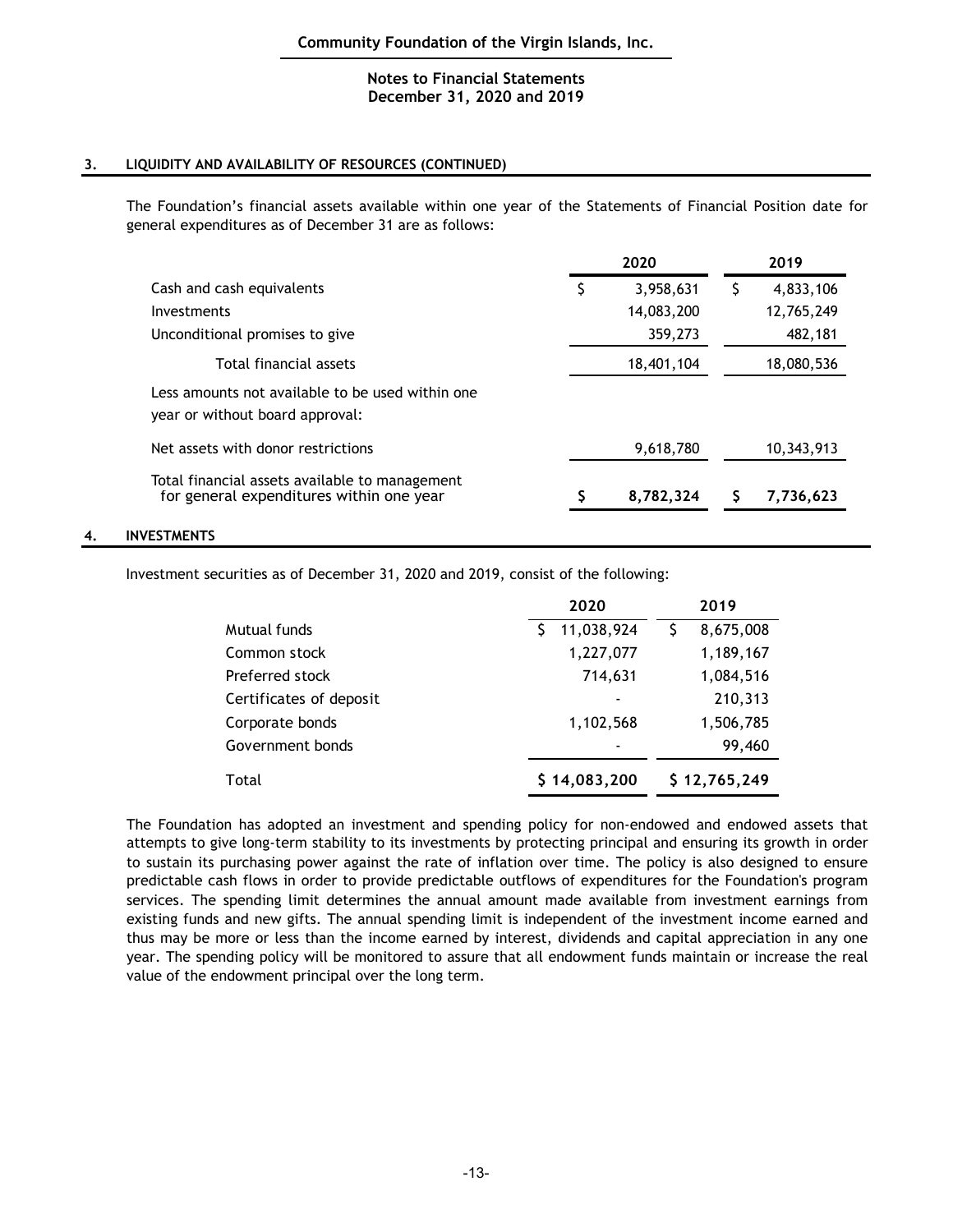# **4. INVESTMENTS (CONTINUED)**

Investment income, net of fees, is comprised of the following for the years ended December 31, 2020 and 2019:

|                              | 2020       | 2019      |
|------------------------------|------------|-----------|
| Interest and dividend income | 466,488    | 658,303   |
| Realized (losses) gains      | (185, 236) | 93,300    |
| Unrealized gains             | 1,467,659  | 1,767,815 |
|                              | 1,748,911  | 2,519,418 |

# **5. FAIR VALUE MEASUREMENTS**

The Foundation utilizes valuation techniques that maximize the use of observable inputs and minimize the use of unobservable inputs to the extent possible. The Foundation determines fair value based on assumptions that market participants would use in pricing an asset or liability in the principal or most advantageous market. When considering market participant assumptions in fair value measurements, the following fair value hierarchy distinguishes between observable and unobservable inputs, which are categorized in one of the following levels:

*Level 1 Inputs***:** Unadjusted quoted prices in active markets for identical assets or liabilities accessible to the Foundation at the measurement date.

*Level 2 Inputs***:** Other than quoted prices included in Level 1 inputs that are observable for the asset or liability, either directly or indirectly, for substantially the full term of the asset or liability.

*Level 3 Inputs:* Unobservable inputs for the asset or liability used to measure fair value to the extent that observable inputs are not available, thereby allowing for situations in which there is little, if any, market activity for the asset or liability at measurement date.

The level in the fair value hierarchy within which a fair measurement in its entirety falls is based on the lowest level input that is significant to the fair value measurement in its entirety.

The following tables present assets that are measured at fair value on a recurring basis as of December 31,2020 and 2019:

|                    |                 |   | Fair Value Measurements at Reporting Date Using:    |   |                             |                                                                      |
|--------------------|-----------------|---|-----------------------------------------------------|---|-----------------------------|----------------------------------------------------------------------|
|                    |                 |   | <b>Quoted Prices</b>                                |   |                             |                                                                      |
|                    |                 |   | In Active<br>Markets for<br><b>Identical Assets</b> |   | Observable<br><b>Inputs</b> | Significant Other Significant Other<br>Unobservable<br><b>Inputs</b> |
| <b>Description</b> | 12/31/2020      |   | (Level 1)                                           |   | (Level 2)                   | (Level 3)                                                            |
| Mutual funds       | 11,038,924<br>S | S | 11,038,924                                          | S |                             |                                                                      |
| Common stock       | 1,227,077       |   | 1,227,077                                           |   |                             |                                                                      |
| Preferred stock    | 714,631         |   | 714,631                                             |   |                             |                                                                      |
| Corporate bonds    | 1,102,568       |   |                                                     |   | 1,102,568                   |                                                                      |
| Total investments  | \$14,083,200    |   | 12,980,632                                          |   | \$1,102,568                 |                                                                      |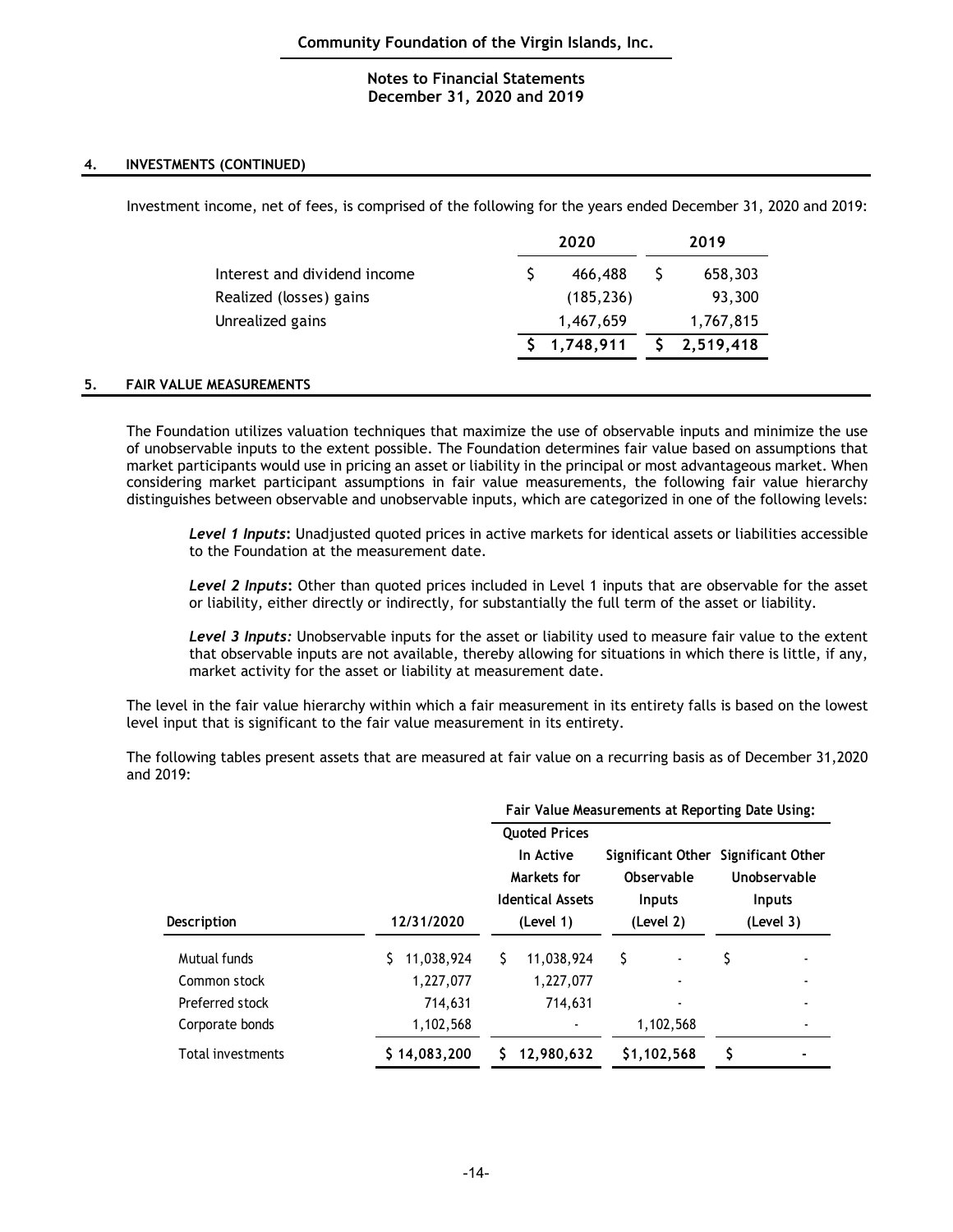# **5. FAIR VALUE MEASUREMENTS (CONTINUED)**

|                        |              |    | Fair Value Measurements at Reporting Date Using: |             |   |                                     |
|------------------------|--------------|----|--------------------------------------------------|-------------|---|-------------------------------------|
|                        |              |    | <b>Quoted Prices</b>                             |             |   |                                     |
|                        |              |    | In Active                                        |             |   | Significant Other Significant Other |
|                        |              |    | Markets for                                      | Observable  |   | Unobservable                        |
|                        |              |    | <b>Identical Assets</b>                          | Inputs      |   | Inputs                              |
| Description            | 12/31/2019   |    | (Level 1)                                        | (Level 2)   |   | (Level 3)                           |
| Mutual funds           | 8,675,008    | S. | 8,675,008                                        | \$          | S |                                     |
| Common stock           | 1,189,167    |    | 1,189,167                                        |             |   |                                     |
| Preferred stock        | 1,084,516    |    | 1,084,516                                        |             |   |                                     |
| Certificate of deposit | 210,313      |    | 210,313                                          |             |   |                                     |
| Corporate bonds        | 1,506,785    |    |                                                  | 1,506,785   |   |                                     |
| Government bonds       | 99,460       |    |                                                  | 99,460      |   |                                     |
| Total investments      | \$12,765,249 |    | 11,159,004                                       | \$1,606,245 |   |                                     |

Investment securities classified as available-for-sale are the only financial assets that are recognized or disclosed at fair value in the financial statements on a recurring basis. No financial liabilities are recognized or disclosed at fair value by the Foundation in the financial statements on a recurring basis.

As of December 31, 2020 and 2019, the Foundation did not have any nonfinancial asset or liability recognized or disclosed at fair value in the financial statements on a nonrecurring basis. The Foundation's accounting policy is to recognize transfers between levels of the fair value hierarchy on the date of the event or change in circumstances that caused the transfer.

There were no transfers into or out of Level 1, Level 2 or Level 3 for the years ended on December 31, 2020 and 2019.

The following methods and assumptions were used by the Foundation in estimating fair values of financial instruments:

 **Common Stocks,** *Mutual Funds and Preferred Stocks* – The majority of the values for these securities are obtained from third-party pricing service providers that use a pricing methodology based on observable market inputs and quoted prices in active markets for identical instruments. These investments are classified as Level 1.

 **Government** *Bonds and Notes, Corporate Bonds and Notes* – The fair value of these securities is obtained from third party pricing service providers that use a pricing methodology based on an active exchange market and quoted market prices for similar securities are classified as Level 2.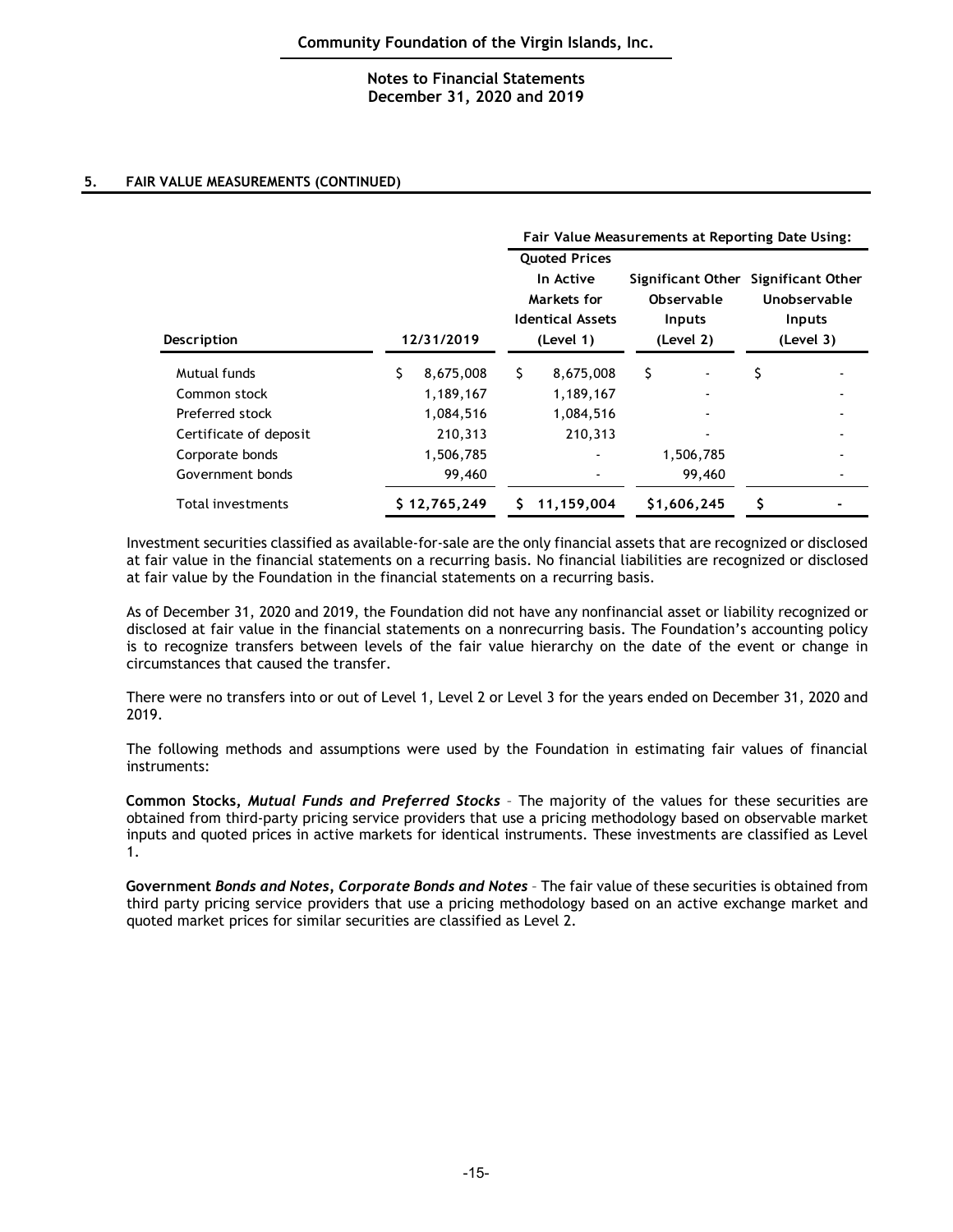# **6. NET ASSETS**

As of December 31, 2020 and 2019, net asset balances with donor restrictions consisted of the following:

|                                          | 2020          |   | 2019       |
|------------------------------------------|---------------|---|------------|
| Children's Trust of the Virgin Islands   | \$<br>212,337 | S | 212,337    |
| Judith A. Towle Environmental Studies    | 70,000        |   | 70,000     |
| Scholarships                             | 974,811       |   | 853,771    |
| Programs                                 | 1,790,804     |   | 1,650,657  |
| Grants                                   | 876,480       |   | 847,786    |
| Field of Interest                        | 3,719,993     |   | 2,768,189  |
| Agency                                   | 91,391        |   | 209,094    |
| Fiscal Sponsorship                       | 494,497       |   | 337,386    |
| Disaster Assistance                      | 1,312,404     |   | 3,356,549  |
| Other                                    | 76,063        |   | 38,144     |
| Total net assets with donor restrictions | 9,618,780     |   | 10,343,913 |

As of December 31, 2020 and 2019, net assets without donor restrictions consisted of the following:

|                                       | 2020         | 2019 |           |  |
|---------------------------------------|--------------|------|-----------|--|
| Net assets without donor restrictions | 5, 3,904,359 |      | 3,506,344 |  |
| Donor advised funds                   | 4,801,205    |      | 4,216,467 |  |
| Total                                 | \$8,705,564  |      | 7,722,811 |  |
|                                       |              |      |           |  |

#### **7. COMMITMENTS AND CONTINGENCIES**

#### **Operating Leases**

The Foundation's premises are leased with terms expiring through February 2022. Total rent and other leases expense for the years ended December 31, 2020 and 2019, amounted to \$9,000 per year.

Future minimum lease payments under existing operating leases at December 31, 2020 are as follows:

| Years ending December 31,    |  | Amount |  |  |  |
|------------------------------|--|--------|--|--|--|
| 2021                         |  | 9,000  |  |  |  |
| 2022                         |  | 1,500  |  |  |  |
| Total minimum lease payments |  | 10,500 |  |  |  |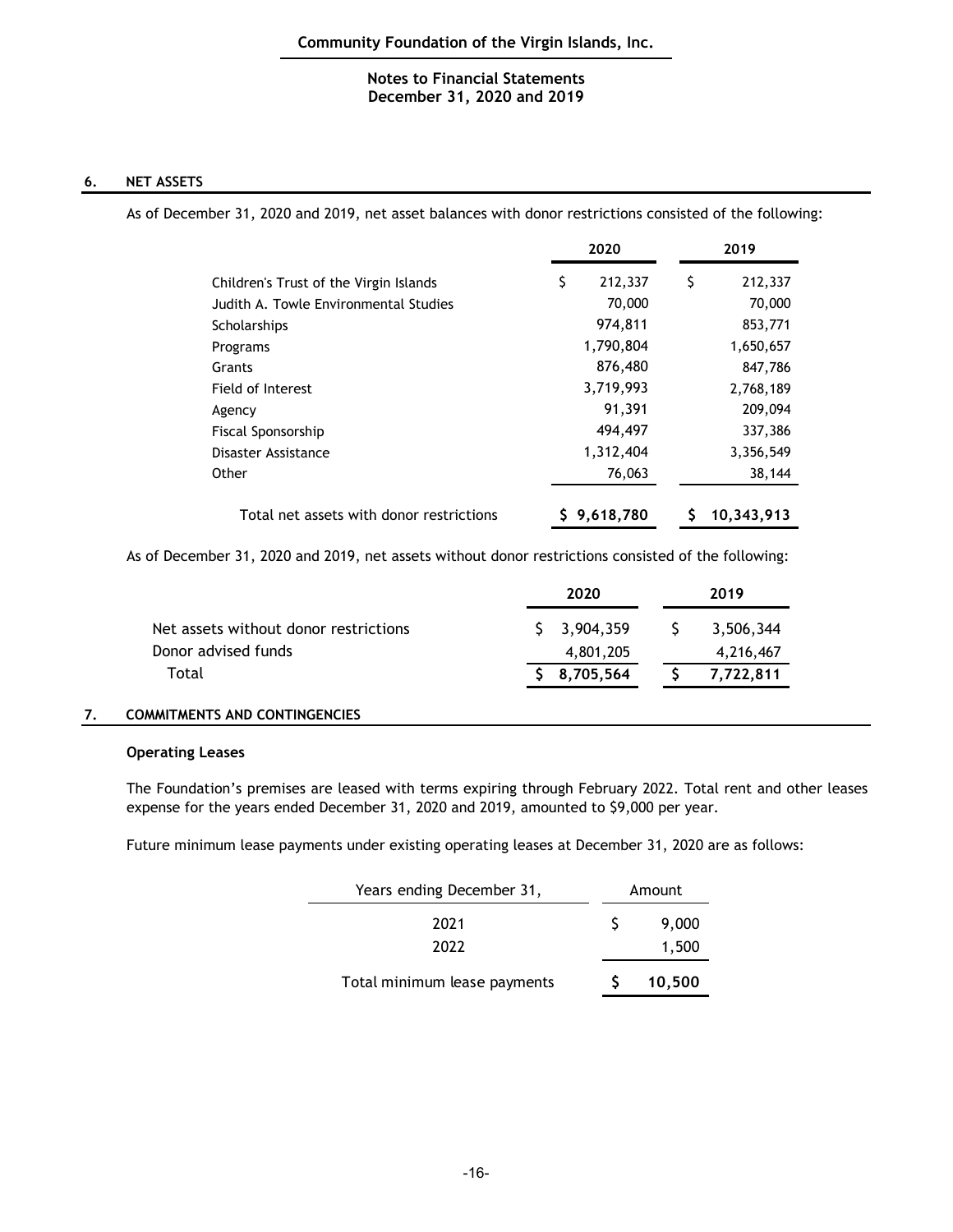# **8. DEFINED CONTRIBUTION PLAN**

The Foundation has a defined contribution plan that covers all eligible employees who have earned \$5,000 during any two preceding years and is reasonably expected to earn at least \$5,000 in the current year. The Foundation matches 100% of the participants' contributions up to 3%. Contributions charged to expense on the statements of activities for the years ended December 31, 2020 and 2019, amounted to \$7,712 and \$6,898, respectively.

# **9. DONATED SERVICES, MATERIALS AND FACILITIES**

The Foundation received donated services from a variety of unpaid volunteers, assisting in the Foundation's children and families and educational programs. No amounts have been recognized in the accompanying statements of activities for these donated services because the criteria for recognition of such volunteer effort under FASB Codification Topics on contributions have not been satisfied. There were no temporarily restricted in-kind services during the years ended December 31, 2020 and 2019.

#### **10. ENDOWMENT**

The Foundation's endowment consists of two funds established primarily to provide funding for child advocacy, children and families and support for environmental activities and studies. As required by U.S. GAAP, net assets associated with endowment funds, including quasi-endowments, are classified and reported based on the existence or absence of donor-imposed restrictions.

The Foundation adopted the Uniform Prudent Management of Institutional Funds Act ("UPMIFA"). The Foundation has interpreted the UPMIFA as requiring the preservation of the fair value of the original gift as of the gift date of the donor-restricted endowment funds, absent explicit donor stipulations to the contrary. As a result of this interpretation, the Foundation classifies as net assets with donor restrictions the historical value of donorrestricted endowment funds, which includes (a) the original value of gifts donated to the permanent endowment, (b) the original value of subsequent gifts to the permanent endowment and (c) changes to the permanent endowment made in accordance with the direction of the applicable donor gift instrument. Also included in net assets with donor restrictions is accumulated appreciation on donor restricted endowment funds which are available for expenditure in a manner consistent with the standard of prudence prescribed by the UPMIFA, and deficiencies associated with funds where the value of the fund has fallen below the original value of the gift.

The Foundation considers the following factors in making a determination to appropriate or accumulate donorrestricted endowment funds:

- (1) The duration and preservation of the fund
- (2) The purpose of the Foundation and the donor-restricted endowment fund
- (3) General economic conditions
- (4) The possible effect of inflation and deflation
- (5) The expected total return from income and the appreciation of investments
- (6) Other resources of the Foundation
- (7) The investment policy of the Foundation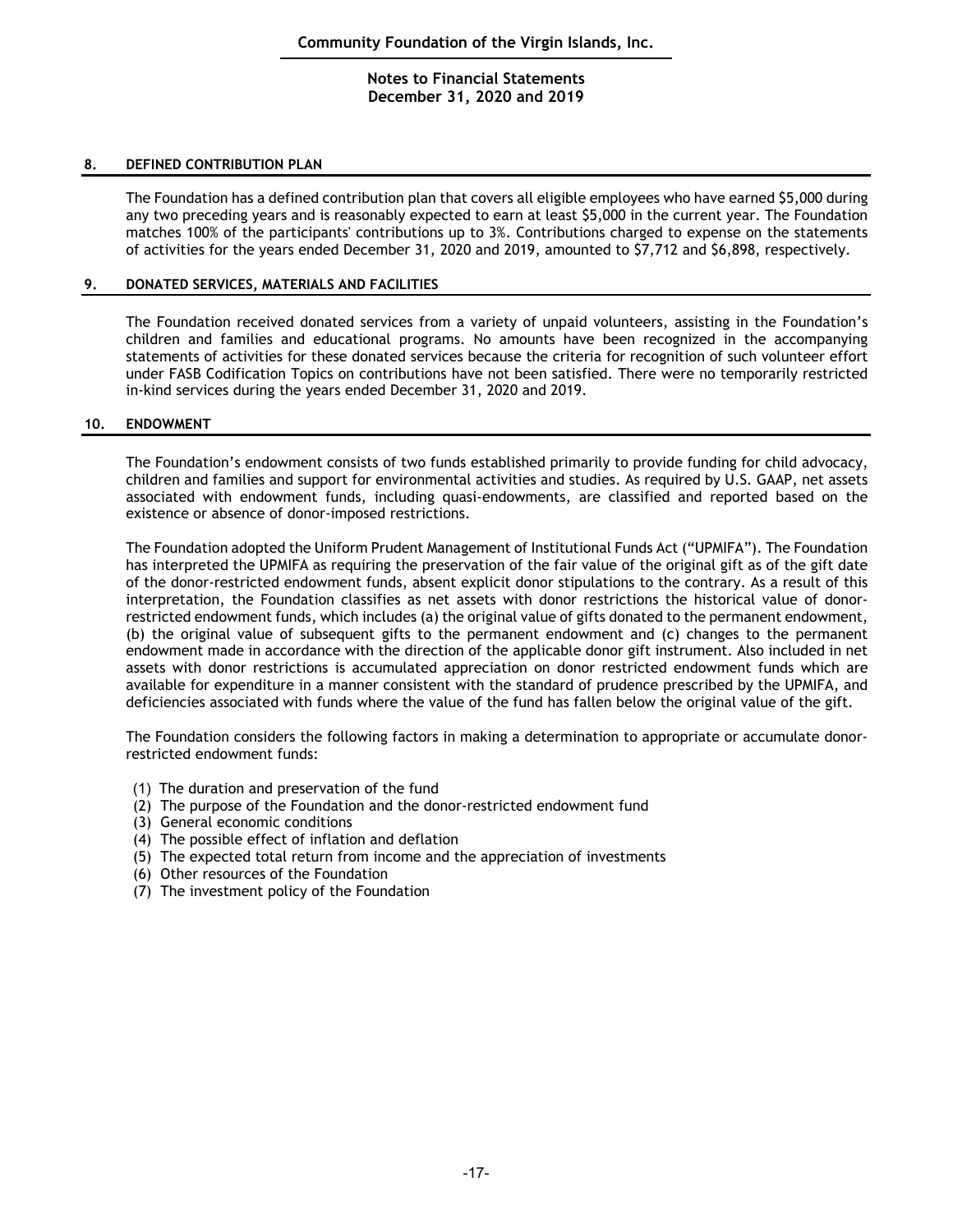#### **10. ENDOWMENT (CONTINUED)**

As of December 31, 2020, endowment net assets consisted of the following:

| Original donor restricted gifts in perpetuity<br>S.<br>Accumulated gain |  | <b>Without Donor</b><br><b>Restrictions</b> | <b>With Donor</b><br><b>Restrictions</b> |                    | Total |                    |  |
|-------------------------------------------------------------------------|--|---------------------------------------------|------------------------------------------|--------------------|-------|--------------------|--|
|                                                                         |  | $\blacksquare$                              | S.                                       | 282,337<br>214,874 |       | 282,337<br>214,874 |  |
| Endowment net assets, ending                                            |  | $\blacksquare$                              |                                          | 497,211            | S.    | 497.211            |  |

As of December 31, 2019, endowment net assets consisted of the following:

|                                                                   |     | <b>Without Donor</b><br><b>With Donor</b><br><b>Restrictions</b><br><b>Restrictions</b> |    | Total              |                    |
|-------------------------------------------------------------------|-----|-----------------------------------------------------------------------------------------|----|--------------------|--------------------|
| Original donor restricted gifts in perpetuity<br>Accumulated gain | S   |                                                                                         |    | 282,337<br>168,695 | 282,337<br>168,695 |
| Endowment net assets, ending                                      | \$. | $\blacksquare$                                                                          | S. | 451,032            | 451,032            |

#### **Change in endowment net assets for the year ended December 31, 2020:**

|                                 | <b>Without Donor</b><br><b>Restrictions</b> |                | <b>With Donor</b><br><b>Restrictions</b> |         | Total |         |
|---------------------------------|---------------------------------------------|----------------|------------------------------------------|---------|-------|---------|
| Endowment net assets, beginning |                                             |                | S                                        | 451,032 |       | 451,032 |
| Investment returns              |                                             |                |                                          | 8,298   |       | 8,298   |
| Net appreciation                |                                             |                |                                          | 43,304  |       | 43,304  |
| Contributions                   |                                             |                |                                          | 3,477   |       | 3,477   |
| Appropriated for expenditures   |                                             |                |                                          | (8,900) |       | (8,900) |
| Change in endowment, net assets |                                             | $\blacksquare$ |                                          | 46,179  |       | 46,179  |
| Endowment net assets, ending    |                                             |                |                                          | 497,211 |       | 497,211 |

**Change in endowment net assets for the year ended December 31, 2019:**

|                                 |   | <b>Without Donor</b><br><b>Restrictions</b> |  | <b>With Donor</b><br><b>Restrictions</b> |   | Total     |  |
|---------------------------------|---|---------------------------------------------|--|------------------------------------------|---|-----------|--|
| Endowment net assets, beginning | S |                                             |  | 400,185                                  | s | 400,185   |  |
| Investment returns              |   |                                             |  | 18,398                                   |   | 18,398    |  |
| Net appreciation                |   |                                             |  | 43,272                                   |   | 43,272    |  |
| Contributions                   |   |                                             |  | 3,376                                    |   | 3,376     |  |
| Appropriated for expenditures   |   | $\overline{\phantom{a}}$                    |  | (14, 199)                                |   | (14, 199) |  |
| Change in endowment, net assets |   |                                             |  | 50,847                                   |   | 50,847    |  |
| Endowment net assets, ending    |   |                                             |  | 451,032                                  |   | 451,032   |  |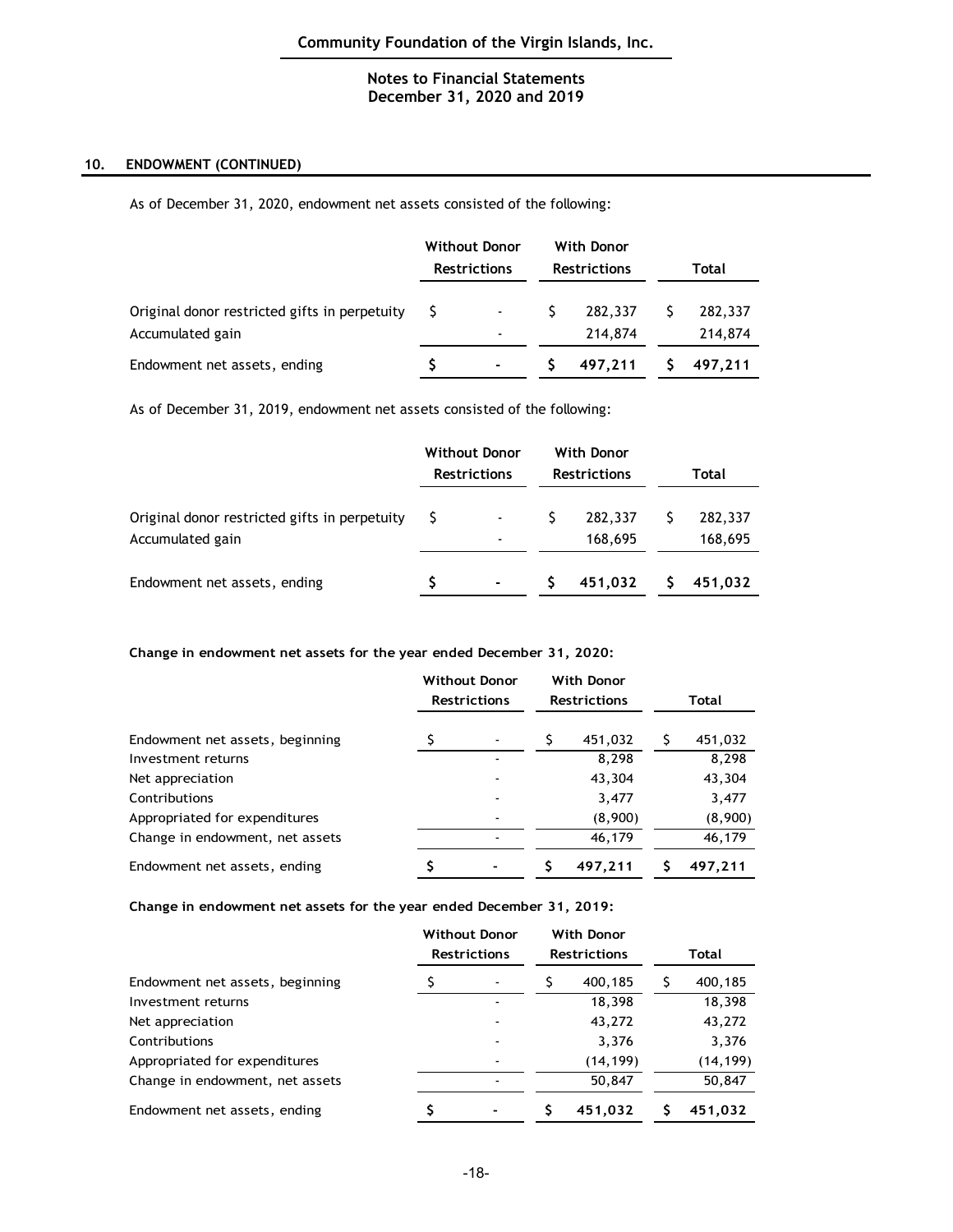# **11. CONCENTRATIONS**

Financial instruments that potentially expose the Foundation to certain concentration of credit risk include cash and cash equivalents, investments and unconditional promises to give. Cash and cash equivalents balances are maintained at high-quality financial institutions and, at times, balances may exceed the amount insured by the Federal Deposit Insurance Corporation ("FDIC"). Beginning January 1, 2013, as per FDIC, all deposit accounts, including checking and savings accounts, money market deposit account and certificates of deposit are standardly insured for up to \$250,000. The standard insurance coverage is per depositor, per insured bank. At December 31, 2020 and 2019, the Foundation's uninsured cash deposits amounted to approximately \$3,200,000 and \$4,200,000, respectively.

#### **12. COVID-19 AND CARES ACT**

On January 30, 2020, the World Health Organization ("WHO") announced a global health emergency because of a new strain of coronavirus (the "COVID-19 outbreak") and the risks to the international community as the virus spreads globally beyond its point of origin. In March 2020, the WHO classified the COVID-19 outbreak as a pandemic, based on the increase in global exposure.

The COVID-19 outbreak did not have a material impact on the Foundation for the year ended December 31, 2020. Management continues to actively monitor the impact of the global situation on its financial condition, liquidity, operations, suppliers, industry, and workforce. Given the daily evolution of the COVID-19 outbreak and the global responses to curb its spread, the Foundation is not able to estimate the effects of the COVID-19 outbreak on its results of operations, financial condition, or liquidity for future fiscal years.

On March 27, 2020, the Coronavirus Aid, Relief, and Economic Security Act (the "CARES Act") was signed into law. The CARES Act, among other things, includes provisions relating to refundable payroll tax credits, deferment of employer side social security payments, net operating loss carryback periods, alternative minimum tax credit refunds, modifications to the net interest deduction limitations, increased limitations on qualified charitable contributions and technical corrections to tax depreciation methods for qualified improvement property. It also appropriated funds for the SBA Paycheck Protection Program loans that are forgivable in certain situations to promote continued employment, as well as Economic Injury Disaster Loans to provide liquidity to small businesses harmed by COVID-19. As of the date of this report, management has received assistance from the CARES Act. (NOTE 13).

On December 27, 2020, the Consolidated Appropriations Act, 2021 (the "Act") was signed into law, which includes \$900 billion in stimulus relief as a result of the COVID-19 pandemic. There was no material impact to the Foundation as a result of the enactment of the Act.

On March 11, 2021, the American Rescue Plan Act ("ARP Act") was signed into law, which includes \$1.9 trillion in funding for critical resources to respond to the public health and economic crisis as a result of the COVID-19 pandemic. The Foundation is currently evaluating the impact of the ARP Act.